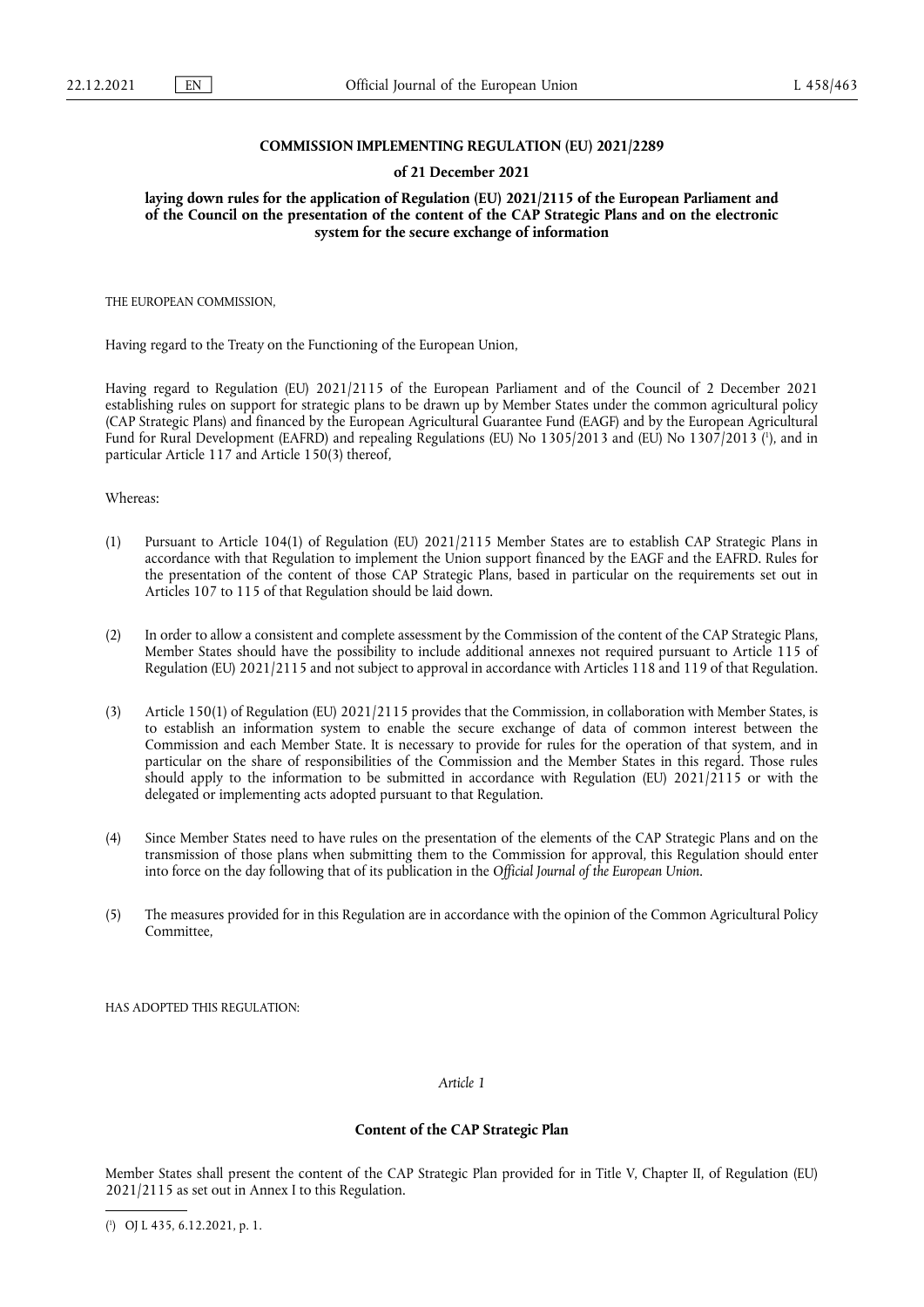#### *Article 2*

# **Additional annexes to the CAP Strategic Plan**

Member States may submit additional information as separate annexes to their CAP Strategic Plan in addition to the ones set out in Article 115 of Regulation (EU) 2021/2115.

The approval of the CAP Strategic Plan in accordance with Article 118 of Regulation (EU) 2021/2115 and the approval of an amendment of the CAP Strategic Plan in accordance with Article 119(10) of that Regulation shall not apply to those additional annexes.

## *Article 3*

#### **Electronic system for the secure exchange of information**

Member States shall carry out exchanges of information to be made in accordance with Regulation (EU) 2021/2115 or in accordance with the delegated or implementing acts adopted pursuant to that Regulation by means of the electronic system for the secure exchange of information called 'SFC2021', for which the responsibilities of the Commission and the Member States are set out in Annex II to this Regulation.

<span id="page-1-1"></span>By way of derogation from paragraph 1, information related to Title III, Chapter III, of Regulation (EU) 2021/2115 to be sent by Member States pursuant to the implementing act to be adopted on the basis of Article 143(4) of that Regulation shall be transmitted in accordance with the rules laid down in Commission Implementing Regulation (EU) 2017/1185 [\(](#page-1-0) 2 ) and by means of the information-technology-based system made available by the Commission pursuant to that Implementing Regulation.

# *Article 4*

# **Entry into force**

This Regulation shall enter into force on the day following that of its publication in the *Official Journal of the European Union*.

This Regulation shall be binding in its entirety and directly applicable in all Member States.

Done at Brussels, 21 December 2021.

*For the Commission The President* Ursula VON DER LEYEN

<span id="page-1-0"></span> $(2)$  $(2)$ ) Commission Implementing Regulation (EU) 2017/1185 of 20 April 2017 laying down rules for the application of Regulations (EU) No 1307/2013 and (EU) No 1308/2013 of the European Parliament and of the Council as regards notifications to the Commission of information and documents and amending and repealing several Commission Regulations (OJ L 171, 4.7.2017, p. 113).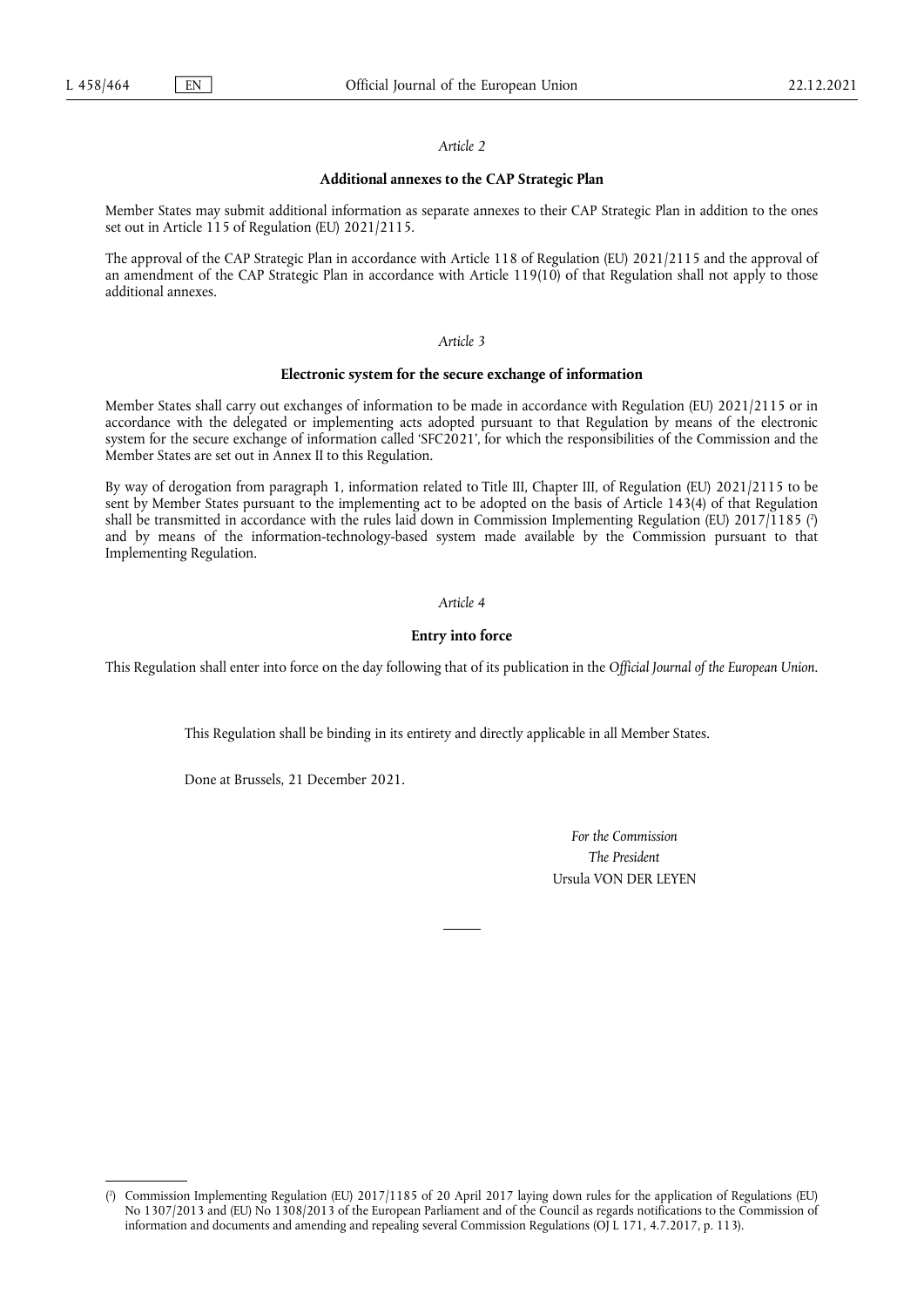#### *ANNEX I*

#### **Presentation of the content of the CAP Strategic Plan**

### 1. **Strategic statement**

The overview of the CAP Strategic Plan shall outline what the CAP aims to achieve in the Member State's territory. It shall focus on the main expected results and interventions, including relevant elements of the green architecture, in light of the identified needs, and summarise key choices on financial allocation. It shall demonstrate how these aspects relate to each other. Highlights may be provided as to how the main elements provided in the Commission Recommendations for the CAP Strategic Plan have been addressed.

#### 2. **Assessment of needs, intervention strategy, context indicators and target plan**

#### 2.1. *Assessment of needs*

For each specific objective referred to in Article 6(1) and (2) of Regulation (EU) 2021/2115, this subsection of the CAP Strategic Plan shall contain:

- (a) a summary of the analysis of the situation in terms of strengths, weaknesses, opportunities and threats ('the SWOT analysis') into four parts (strengths, weaknesses, opportunities and threats);
- (b) an identification and description of each need regardless of whether they are addressed with CAP Strategic Plan interventions. This shall include:
	- (i) a description of the need, including types of areas or territories concerned where relevant;
	- (ii) the link of each need with one or more specific objectives referred to in Article 6(1) and (2) of Regulation (EU) 2021/2115;
	- (iii) with regard to the specific objective referred to in Article 6(1), point (a), of Regulation (EU) 2021/2115, an assessment of those needs in relation to a fairer distribution and more effective and efficient targeting of direct payments, where relevant taking into account the farm structure, and an assessment of needs in relation to risk management;
	- (iv) with regard to needs linked to the specific objectives referred to in Article 6(1), points (d), (e) and (f), of Regulation (EU) 2021/2115, how the relevant targets and other elements of the national environmental and climate plans emanating from the legislative acts referred to in Annex XIII to that Regulation have been taken into account. The description shall make clear which needs relate to which of the relevant targets or national environmental and climate plans.

This subsection shall define at the level of the CAP Strategic Plan:

- (a) prioritisation of needs, including a sound justification of the choices made and the method and criteria used;
- (b) where relevant, an explanation of the reasons why certain needs are not addressed or partially addressed in the CAP Strategic Plan;
- (c) where relevant, an assessment of needs of specific geographical areas, such as the outermost regions, mountainous and island areas.
- 2.2. *Intervention strategy*

This subsection shall contain for each specific objective referred to in Article 6(1) and (2) of Regulation (EU) 2021/2115:

(a) a description of the intervention strategy, explaining how the combination of interventions, and other relevant key elements of the CAP Strategic Plan are expected to work together in addressing the needs, including territorial aspects, how interventions contribute in a direct and significant way to the specific objective and how they combine with other relevant instruments outside the CAP Strategic Plan;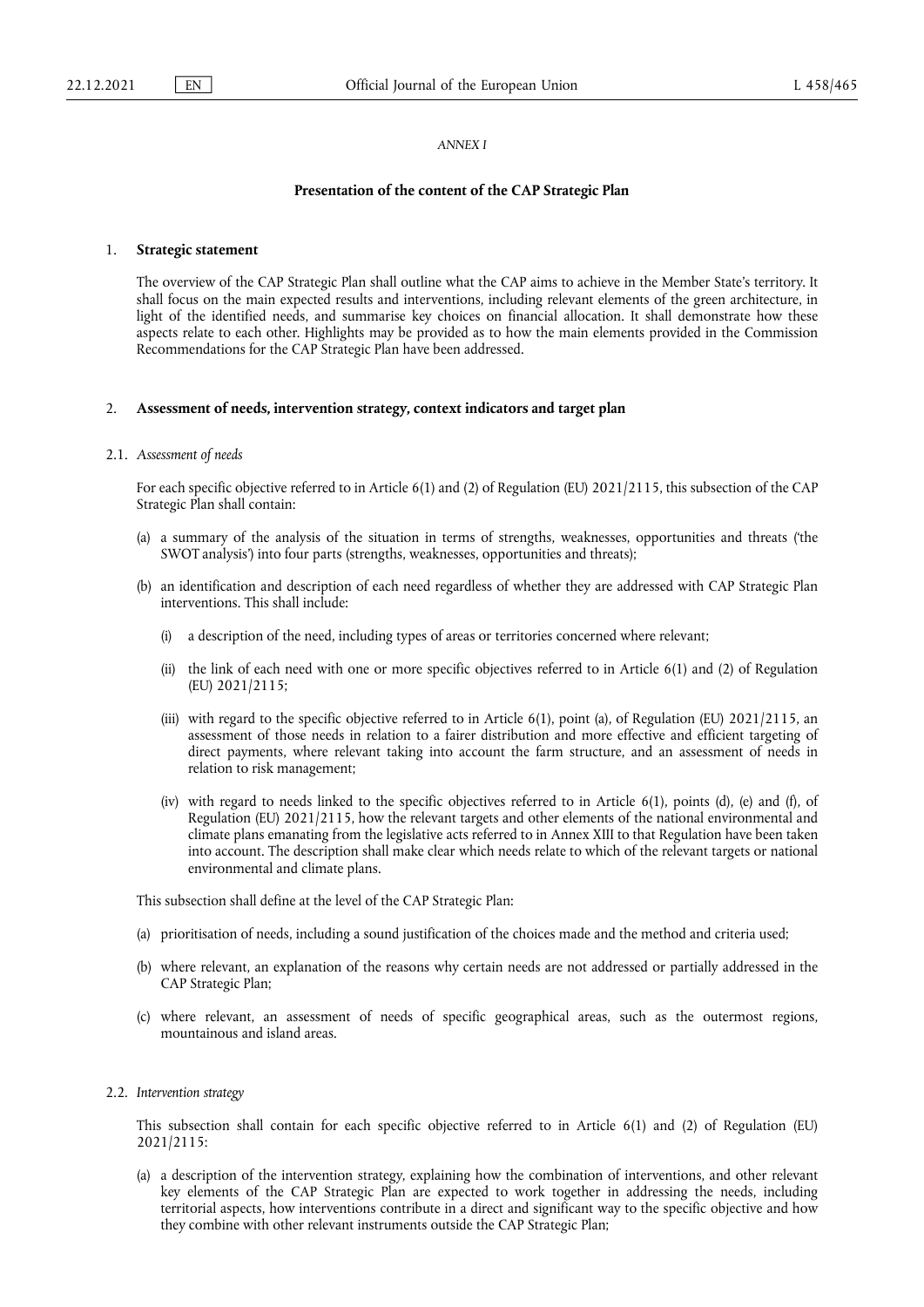(b) a selection of the result indicator(s) on the basis of the assessment of needs, including a justification of the targets and related milestones relevant for the entire CAP Strategic Plan, based on the list in Annex I to Regulation (EU) 2021/2115. The links between result indicators and objectives shall be consistent with both the needs assessment and intervention logic, and shall take into account the links between interventions and result indicators.

Member States shall set one target value per result indicator for the whole CAP Strategic Plan period.

When the target is a ratio, Member States shall provide the numerator and the denominator. The values of targets and annual milestones shall be coherent and compatible with the needs and also with the values of planned outputs of the interventions linked to the corresponding result indicators and shall include, where relevant, the additional national financing referred to in Article 115(5) of Regulation (EU) 2021/2115;

- (c) an explanation on how the interventions allow reaching the targets and how they are mutually coherent and compatible;
- (d) a justification that the financial allocations to the interventions are adequate to achieve the targets set and are consistent with the financial plan;
- (e) where relevant, a justification of the use of the InvestEU and its contribution to the achievement of one or more of the specific objectives set out in Article 6(1) and (2) of Regulation (EU) 2021/2115 and selected under the CAP Strategic Plan.

This subsection shall also include an explanation of the national contribution to achieving the Union's targets for 2030 set out in the Farm to Fork Strategy and the EU Biodiversity Strategy with a view to allowing the Commission to assess the consistency and contribution of the proposed CAP Strategic Plan to the Union's environmental and climate legislation and commitments and, in particular, to the relevant Union targets. Member States may add further information in an additional annex to the CAP Strategic Plan as referred to in Article 2 of this Regulation.

2.3. *Context indicators*

This subsection shall provide, for the context indicators listed in Annex I to Regulation (EU) 2021/2115 used as denominators of result indicators, the baseline value and year, using the latest available data.

2.4. *Target plan*

This subsection shall display in a recapitulative table, for each result indicator selected for the intervention logic in accordance with subsection 2.2, point (b), the target value and annual milestones.

## 3. **Consistency of the strategy**

For each subsection, this section shall provide an overview of synergies and complementarities emerging from a combination of interventions and conditions set in the CAP Strategic Plan.

This section shall contain the following subsections:

## 3.1. *An overview of the environmental and climate architecture*

This subsection shall include a description on:

- (a) the overall contribution of conditionality to the specific environmental and climate-related objectives;
- (b) the complementarity between the relevant baseline conditions, as referred to in Articles 31(5) and 70(3) of Regulation (EU) 2021/2115, conditionality and the different interventions addressing environmental and climate-related objectives set out in Article 6(1), points (d), (e), and (f), of that Regulation;
- (c) the way the increased ambition with regard to environmental and climate-related objectives, as set out in Article 105 of Regulation (EU) 2021/2115 is expected to be achieved;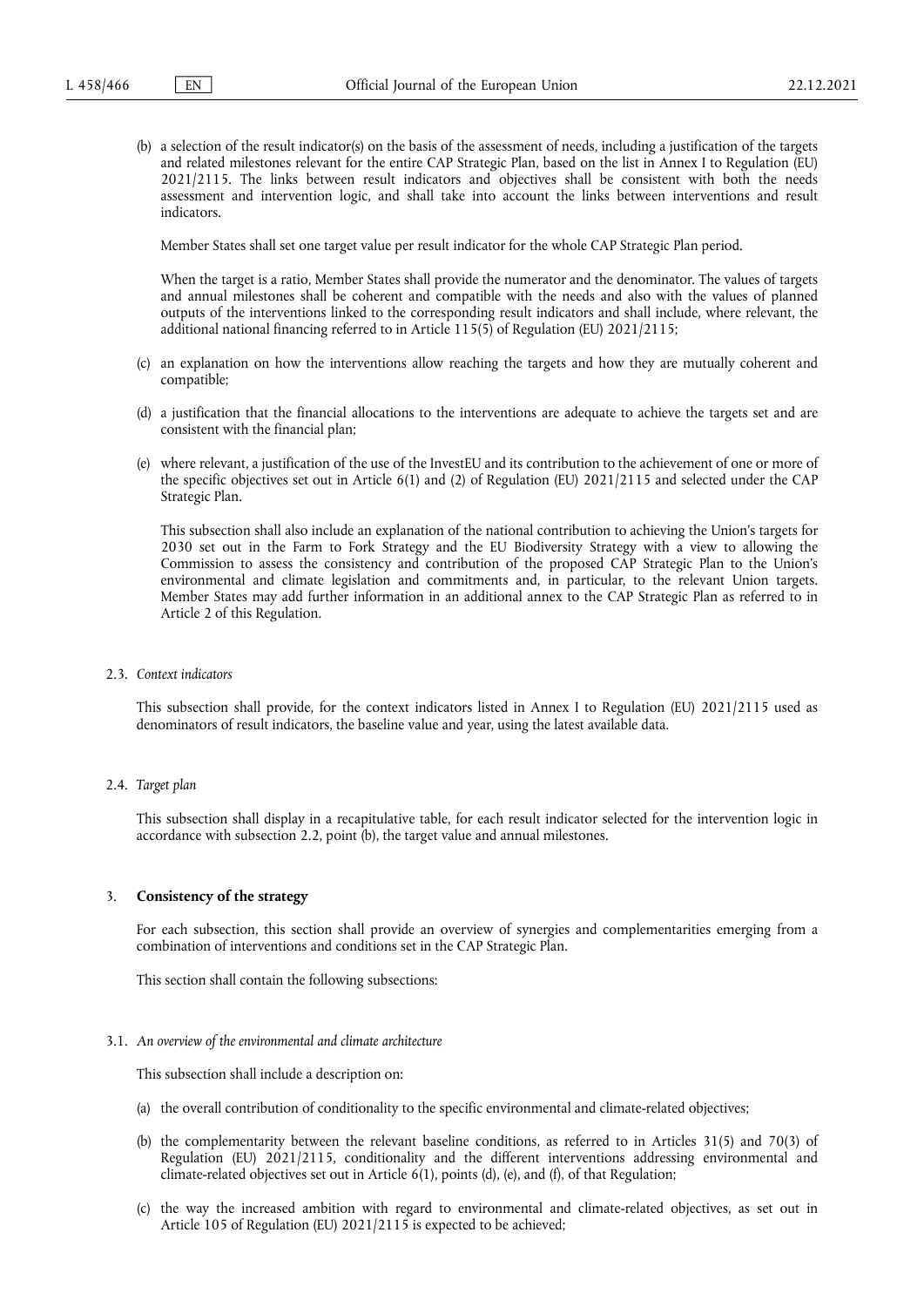- (d) an explanation of how the environmental and climate architecture contributes to, and is consistent with the longterm national targets set out or derived from the legislative acts referred to in Annex XIII to Regulation (EU) 2021/2115;
- (e) for each GAEC, a description of the way the Union standard is implemented, including the following elements: a summary of the on-farm practice, territorial scope, type of farmers subject to the standard and, where necessary, a description of how the practice contributes to achieving the GAEC standard's main objective.

This description shall include the following information:

- (i) for GAEC 1: a summary of the on-farm obligations such as authorisation and reconversion and other rules in case that the ratio of permanent grassland in relation to total agricultural area falls below the reference ratio, the territorial level (national, regional, sub-regional, holding level) for the calculation of the reference ratio of permanent grassland in relation to total agricultural area, the value of the reference ratio at the applicable levels as well as an explanation of its calculation;
- (ii) for GAEC 2, an indication of:
	- the main types of agricultural areas present in the peatland and wetland areas identified and designated;
	- the requirements that will be applied to the different types of agricultural land to protect carbon-rich soils;
	- the starting year of the application of the GAEC; if the application is planned for claim year 2024 or 2025, a justification of this delay shall be provided based on the needs and planning as regards the management system referred to in footnote 1 to GAEC 2 in Annex III to Regulation (EU) 2021/2115;
	- if the application of this GAEC is planned for claim year 2024 or 2025, the description of the type of agricultural areas in the designated area and the summary of the on-farm practices shall be provided at the latest in the CAP Strategic Plan amendment as approved by the Commission in accordance with Article 119 of Regulation (EU) 2021/2115 prior to the first year of application of the GAEC;
- (iii) for GAEC 3: an indication of the conditions for the derogation for plant health reasons;
- (iv) for GAEC 4:
	- the minimal width of buffer strips and the definition of water courses to be protected by applying this standard, where relevant, to be provided in the territorial scope;
	- explanation of the specific local circumstances, if Member States adjust the minimum width of buffer strips in areas with significant dewatering and irrigation ditches;
- (v) for GAEC 5: a summary of the on-farm practice specifying the slope gradient and, identifying, where relevant, the areas at risk of erosion;
- (vi) for GAEC 6:
	- a summary of the on-farm practice specifying the most sensitive period(s) concerned and the type of soil cover;
	- if Member States apply footnote 2 to GAEC 6 of Annex III to Regulation (EU) 2021/2115, explanation of the specific conditions of the regions concerned;
- (vii) for GAEC 7:
	- a summary of the on-farm practice specifying the rotation practices and the definition of crop and secondary crop;
	- the type of farmers concerned including the exemptions applied referred to in Annex III to Regulation (EU) 2021/2115;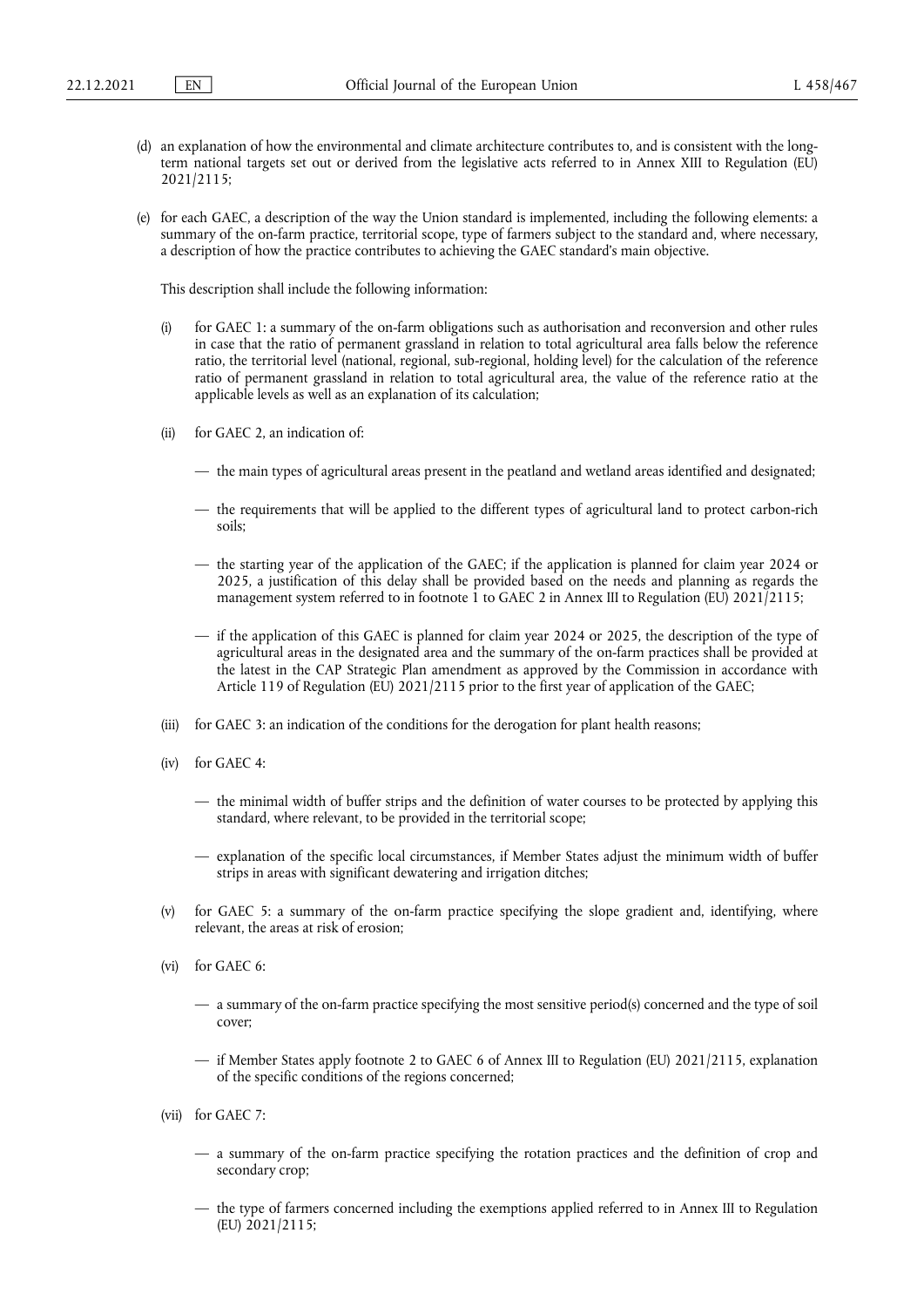- where Member State authorise practices related to enhanced crop rotation with leguminous crops and crop diversification in specific regions of their territory as referred to in footnote 3 to GAEC 7 in Annex III to Regulation (EU) 2021/2115, an explanation of the contribution of these practices to preserve the soil potential in line with the objectives of the GAEC on the basis of the diversity of farming methods and agro-climatic conditions in the regions concerned and a justification of the choice made;
- (viii) for GAEC 8:
	- an explanation of the choice of options made by Member States for the minimum share of arable land devoted to non-productive areas or features, particularly if not all three options laid down in Annex III to Regulation (EU) 2021/2115 are applicable;
	- the specific share(s) of arable land subject to the standard;
	- an indication of landscape features and non-productive areas from the following indicative list: land lying fallow, hedgerows, individual or groups of trees, trees rows, field margins, patches, buffer strips, ditches, streams, small ponds, small wetlands, stonewalls, cairns, terraces, cultural features, other;
	- for each type of landscape feature and non-productive areas selected by Member States among the ones of the indicative list under the second indent of this point, an indication of the minimum size and weighting factors or conversion factors used for the calculation of the minimum share of landscape features and non-productive areas in arable land according to their contribution to the biodiversity objective, where applicable;
	- the information on the type of farmers concerned, including the exemptions applied referred to in footnote 1 to GAEC 8 in Annex III to Regulation (EU) 2021/2115;
	- the list of landscape features concerned by the standard on retention of landscape features;
	- the measures for avoiding invasive plant species where applicable;
- (ix) for GAEC 9: elements to designate environmentally-sensitive permanent grassland and the corresponding indicative number of hectares;
- (f) when Member States set additional GAEC standards to those laid down in Annex III concerning the main objectives of that Annex, pursuant to Article 13(2) of Regulation (EU) 2021/2115, an explanation of the on-farm practice, territorial scope, type of farmers subject to the standard and description of how the standard contributes to achieving the objective;
- <span id="page-5-2"></span>(g) where relevant, an explanation of the CAP contribution to leverage support and upscale integrated Strategic Nature Projects benefiting farmers' communities as provided for in Regulation (EU) 2021/783 of the European Parliament and of the Council (<sup>1</sup>[\).](#page-5-0)

### 3.2. *Overview of the relevant interventions and conditions for young farmers*

<span id="page-5-3"></span>This subsection shall provide the elements laid down in Article 109(2), point (b), of Regulation (EU) 2021/2115 and, where relevant, an explanation of the CAP contribution in respect of transnational learning mobility of people in the field of agricultural and rural development with a focus on young farmers and women in rural areas, in accordance with Regulation (EU) 2021/817 of the European Parliament and of the Council ( 2 [\).](#page-5-1)

<span id="page-5-0"></span>[<sup>\(</sup>](#page-5-2) 1 ) Regulation (EU) 2021/783 of the European Parliament and of the Council of 29 April 2021 establishing a Programme for the Environment and Climate Action (LIFE), and repealing Regulation (EU) No 1293/2013 (OJ L 172, 17.5.2021, p. 53).

<span id="page-5-1"></span>[<sup>\(</sup>](#page-5-3) 2 ) Regulation (EU) 2021/817 of the European Parliament and of the Council of 20 May 2021 establishing Erasmus+: the Union Programme for education and training, youth and sport and repealing Regulation (EU) No 1288/2013 (OJ L 189, 28.5.2021, p. 1).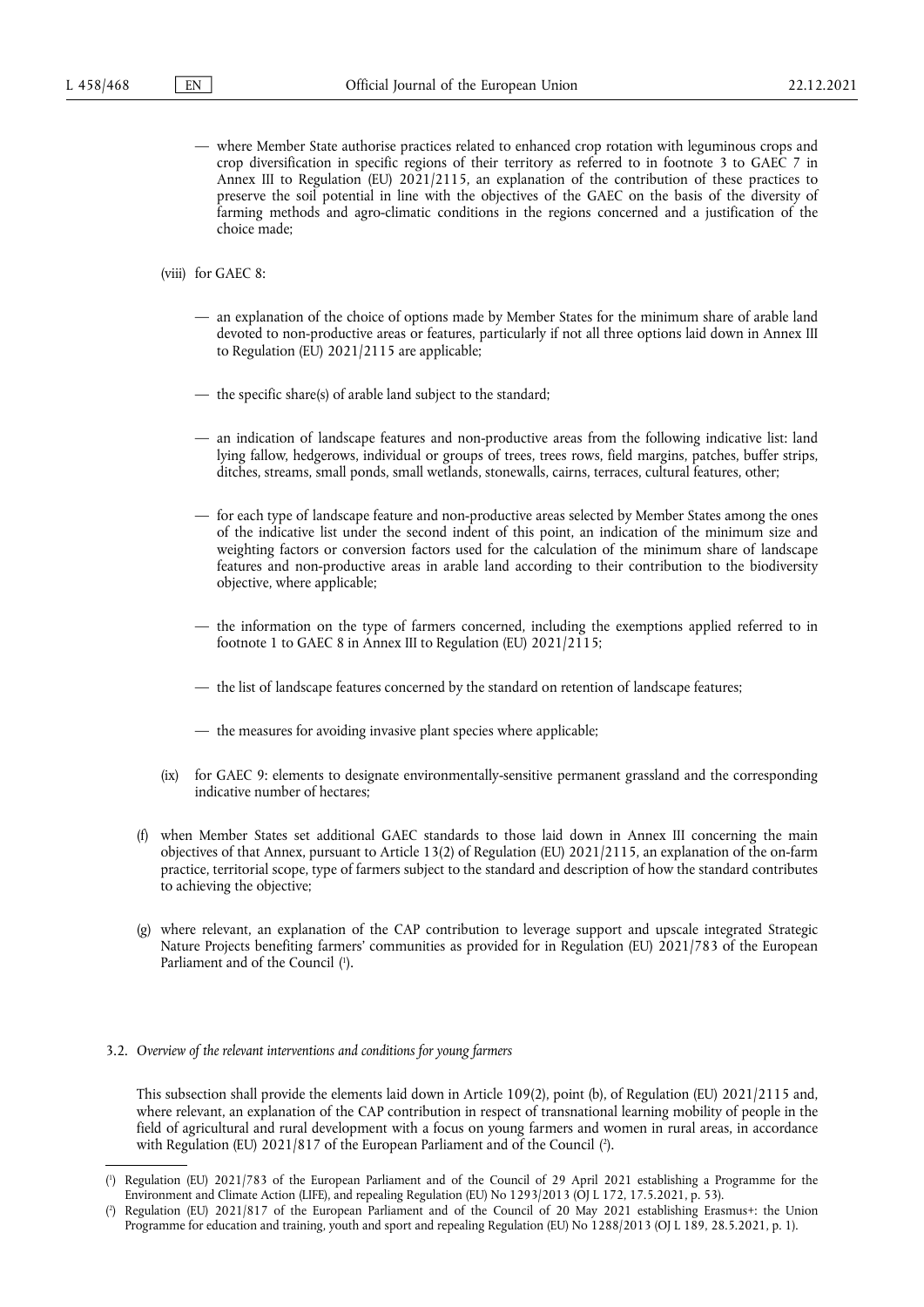<span id="page-6-2"></span>3.3. *Overview of relationship between coupled income support and Directive 2000/60/EC of the European Parliament and of the Council* [\(](#page-6-0) 3 )

This subsection shall provide the elements laid down in Article 109(2), point (c), of Regulation (EU) 2021/2115.

3.4. *Overview as regards the aim of fairer distribution and more effective and efficient targeting of income support*

This subsection shall provide the elements laid down in Article 109(2), point (d), of Regulation (EU) 2021/2115.

3.5. *Overview of the sector-related interventions*

This subsection shall provide the elements laid down in Article 109(2), point (e), of Regulation (EU) 2021/2115. In addition, the overview per sector shall include where relevant, complementarity with the elements of conditionality.

3.6. *Overview of the interventions that contribute to ensure a coherent and integrated approach to risk management*

This subsection shall explain the combination of interventions, including, where relevant, the option laid down in Article 19 of Regulation (EU) 2021/2115, intended to contribute to ensure a coherent and integrated approach to risk management.

3.7. *Interplay between national and regional interventions and elements*

This subsection shall include:

- (a) where relevant, a description of the interplay between national and regional interventions, including the distribution of financial allocations per intervention and per fund;
- (b) where elements of the CAP Strategic Plan are established at regional level, an explanation on how the intervention strategy ensures the coherence and the consistency of these elements with the elements of the CAP Strategic Plan established at national level.
- 3.8. *Overview of contribution to the objective of improving animal welfare and combatting antimicrobial resistance, referred to in Article 6(1), point (i), of Regulation (EU) 2021/2115*

This subsection shall provide the elements laid down in Article 109(2), point (h), of Regulation (EU) 2021/2115.

3.9. *An explanation of how the interventions and elements common to several interventions contribute to simplification for final beneficiaries and reducing the administrative burden*

This explanation shall notably include measures taken in the implementation of the CAP through technology and data that help simplify management and administration of the CAP, and through the simplification of the design of interventions in the CAP Strategic Plan.

# 4. **Elements common to several interventions**

4.1. Definitions and minimum requirements

This subsection shall include the following:

## (a) *agricultural activity*

<span id="page-6-3"></span>As regards the definition of agricultural production, Member States shall only provide information where they amend the definition compared to Article 4(1), point (c)(i), of Regulation (EU) No 1307/2013 of the European Parliament and of the Council ( 4 [\).](#page-6-1)

<span id="page-6-0"></span>[<sup>\(</sup>](#page-6-2) 3 ) Directive 2000/60/EC of the European Parliament and of the Council of 23 October 2000 establishing a framework for Community action in the field of water policy (OJ L 327, 22.12.2000, p. 1).

<span id="page-6-1"></span>[<sup>\(</sup>](#page-6-3) 4 ) Regulation (EU) No 1307/2013 of the European Parliament and of the Council of 17 December 2013 establishing rules for direct payments to farmers under support schemes within the framework of the common agricultural policy and repealing Council Regulation (EC) No 637/2008 and Council Regulation (EC) No 73/2009 (OJ L 347, 20.12.2013, p. 608).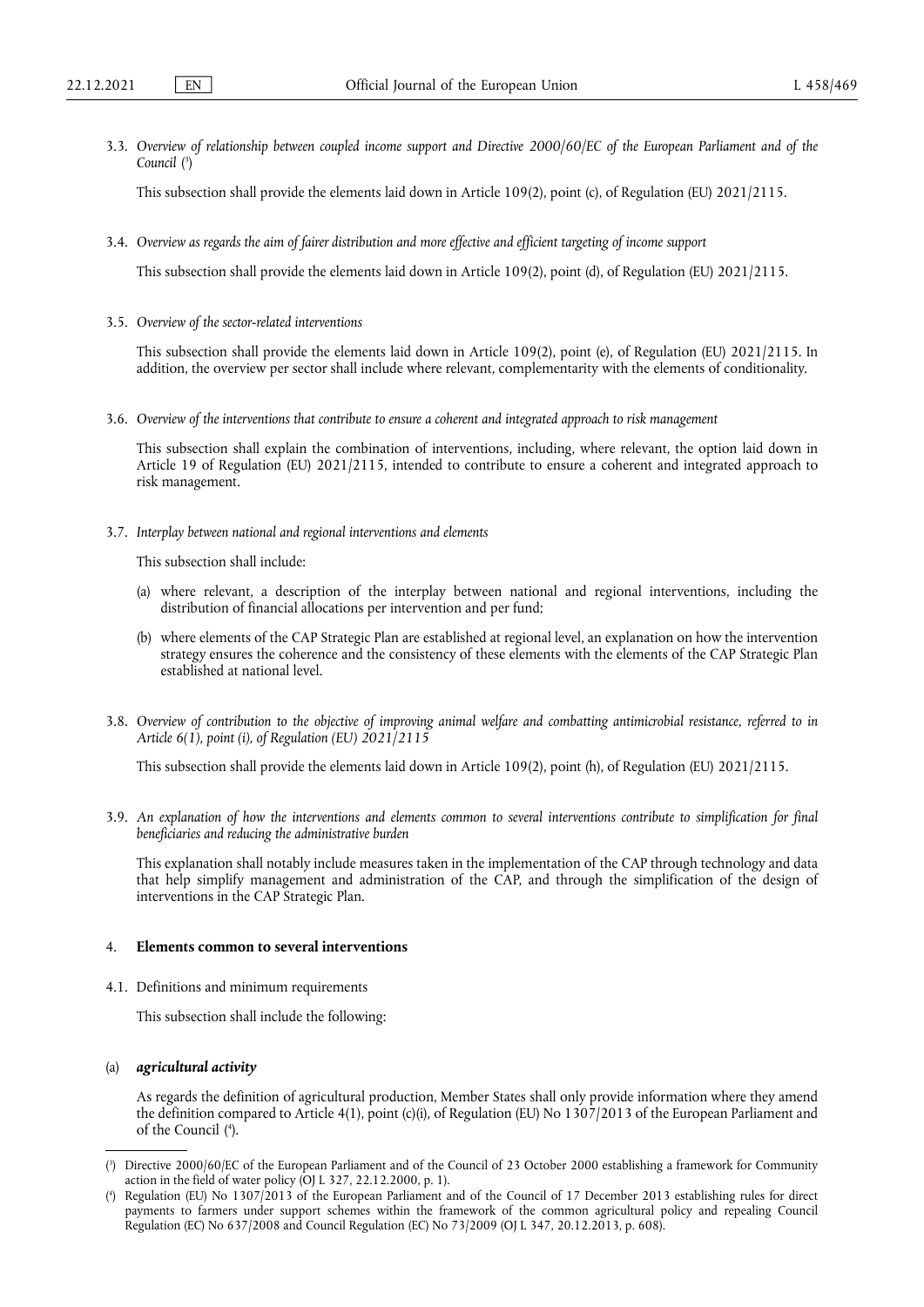As regards the definition of maintenance of agricultural area, such definition shall be provided for all types of agricultural area (arable land, permanent crops and permanent grassland). Where Member States define separate requirements for land laying fallow, this shall be specified;

#### (b) *agricultural area*

Complementary elements of the definition laid down in Regulation (EU) 2021/2115 shall be provided where relevant.

In particular information shall be provided on the following elements, where relevant:

- (i) elements of agroforestry systems when it is established or maintained on the agricultural area, specifying these elements for each type of agricultural area (arable land, permanent crops and permanent grassland);
- (ii) the definition of nurseries;
- (iii) the definition of short rotation coppice, which shall include at least the harvest cycle, the list of species or categories of plants and the planting density;
- (iv) for permanent grassland, a description of each individual element used for its definition, such as tilling, ploughing, reseeding with different types of grasses, or established local practices;

#### (c) *eligible hectare*

Complementary elements of the definition laid down in Regulation (EU) 2021/2115 shall be provided, notably on the following elements, where relevant:

- (i) criteria to establish the predominance of agricultural activity in case the land is also used for non-agricultural activities;
- (ii) criteria to ensure that the land is at the disposal of the farmer;
- (iii) period during which an area has to comply with the definition of 'eligible hectare';
- (iv) if areas may be used for agricultural activity only every second year, a justification for such a decision based on environment, biodiversity and climate-related reasons;
- (v) if landscape features not protected under GAEC may be included, a description of these, such as their maximum size and the maximum share of the parcel these landscape features may occupy where applicable;
- (vi) if fixed reduction coefficients are applied to permanent grassland with scattered ineligible features to determine the area considered eligible, a description of principles applied behind the reduction coefficients;
- (vii) where it is decided to maintain the eligibility of previously eligible areas when they no longer meet the definition of 'eligible hectare' pursuant to Article 4(4), points (a) and (b), of Regulation (EU) 2021/2115 as a result of implementation of national schemes, a description of these national schemes including:
	- their compliance with the integrated administration and control system (IACS) requirements;
	- the applicability for the cultivation of products not listed in Annex I to the Treaty on the Functioning of the European Union (TFEU) by way of paludiculture; and
	- the contribution to the specific objectives referred to in Article 6(1), points (d), (e) and (f), of Regulation (EU) 2021/2115;

## (d) *active farmer*

Regarding the definition of active farmer, the following shall be provided:

- (i) criteria to identify those farmers who have a minimum level of agricultural activity;
- (ii) where, as a complementary tool, a negative list of non-agricultural activities is used, its description;
- (iii) where relevant, the amount and the justification for an amount of direct payments (not higher than EUR 5 000) under which farmers are in any event to be considered as 'active farmers';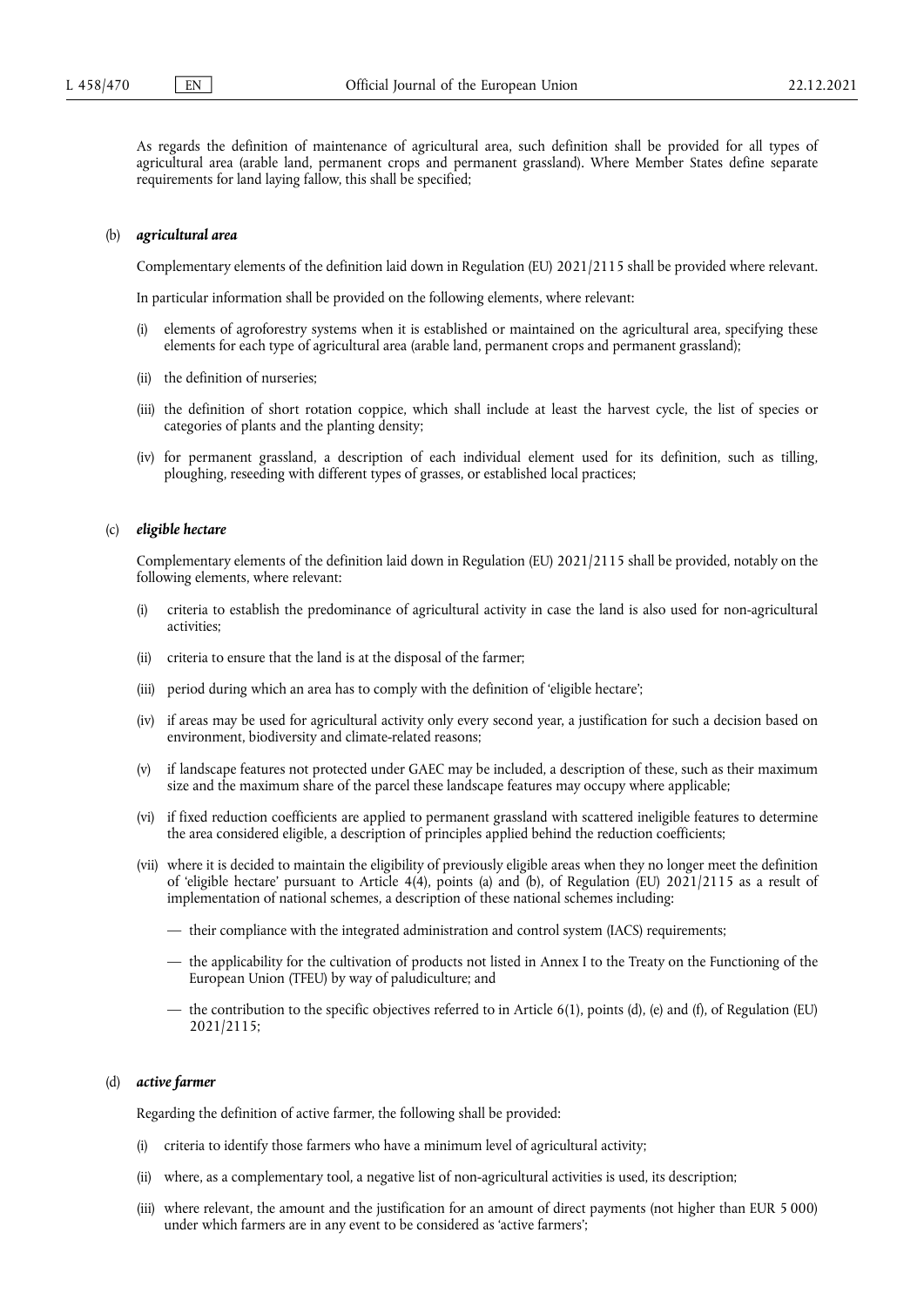### (e) *young farmer*

Regarding the definition of young farmer, the following shall be provided:

- (i) the maximum age limit;
- (ii) the conditions for being 'head of the holding';
- (iii) the appropriate training and/or skills required;

## (f) *new farmer*

Regarding the definition of new farmer, the following shall be provided:

- (i) the conditions for being 'head of the holding' for the first time;
- (ii) the appropriate training or skills required;

## (g) *minimum requirements for receiving direct payments*

Regarding the minimum requirements for receiving direct payments, a description and justification of the threshold(s) shall be provided; these thresholds shall be provided, where applicable, in hectares with two decimals and/or, in euros with two decimals;

## (h) *rural area*

The definition(s) of rural areas and applicability across the CAP Strategic Plan shall be included;

### (i) *other definitions for the CAP Strategic Plan*

Where other definitions applicable for direct payments, rural development or sectoral support are used throughout the CAP Strategic Plan, these shall be described, including a description of the specific scope of their applicability.

4.2. *Elements related to interventions in the form of direct payments*

This subsection shall include:

## (a) *territorialisation*

Where relevant, a description of each group of territories including the explanation of the similar socioeconomic or agronomic conditions;

#### (b) *payment entitlements*

If applicable, regarding the description of the system of the payment entitlements, and functioning of the reserve, an indication of the first year without entitlements if a phasing out of entitlements is planned;

## (c) *system of internal convergence*

For each group of territories if relevant, and unless a flat rate is used from the first year, a description of the method of internal convergence, including the following elements:

- (i) target year for the maximum level for the value of payment entitlements and maximum level for the value of individual payment entitlements, as referred to in Article 24(3) of Regulation (EU) 2021/2115;
- (ii) convergence steps, as referred to in Article 24(4) of Regulation (EU) 2021/2115;
- (iii) where relevant, the flat rate value reached in the target year, as referred to in Article 24(4) of Regulation (EU) 2021/2115;
- (iv) target year for the minimum convergence percentage and minimum unit value as percentage of the planned average unit amount for the basic income support for sustainability for the target year, as referred to in Article 24(5) of Regulation (EU) 2021/2115;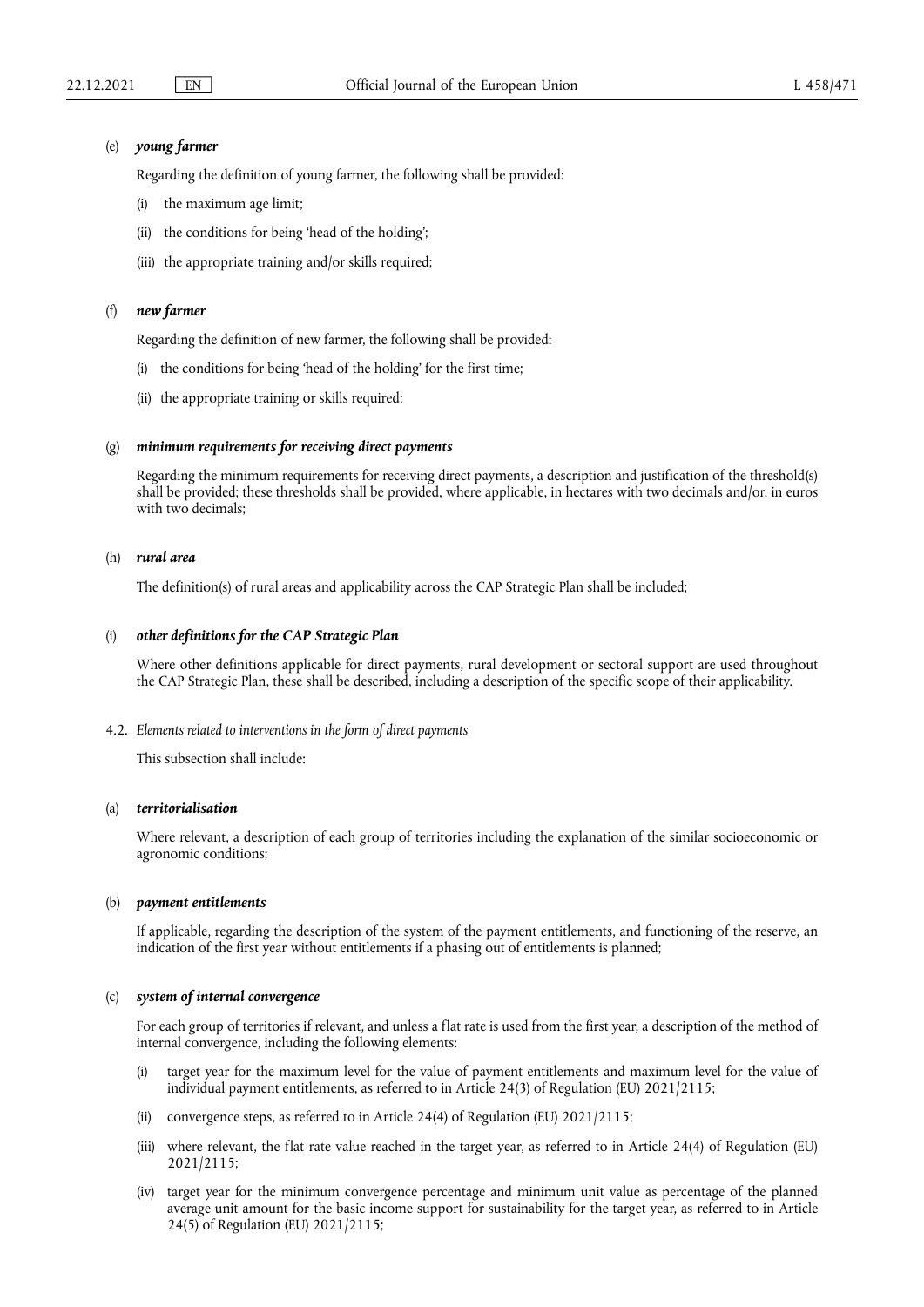- (v) financing of convergence, as referred to in Article 24(6) of Regulation (EU) 2021/2115;
- (vi) where relevant, a description of the reduction of only a part of the payment entitlements exceeding the average planned unit amount, as referred to in Article 24(6), second subparagraph, of Regulation (EU) 2021/2115;
- (vii) where relevant, the percentage of maximum decrease of the unit value of entitlement, as referred to in Article 24(7) of Regulation (EU) 2021/2115.

### (d) *functioning of the reserve*

For each group of territories if relevant, the functioning of the reserve shall be explained, specifying notably the following elements:

- (i) a description of the system for the establishment of the reserve;
- (ii) a description of the different categories of eligible farmers, their related access to the reserve, the allocation of new payment entitlement or increase of existing payment entitlement value and their priority order;
- (iii) rules on financial replenishment of the reserve;
- (iv) rules on payment entitlements expiration and reversion to reserve;

#### (e) *rules related to transfers of payment entitlements*

Where relevant, rules related to transfers of payment entitlements;

## (f) *reduction of direct payments*

Where relevant, a description of the reduction of payments and capping, including notably:

- (i) the tranches, the percentages of reduction and their explanation;
- (ii) where relevant, the method for subtracting labour costs;
- (iii) the estimated product of the reduction of direct payments and capping for each year, and its planned allocation;

## (g) *application of thresholds or limits at the level of member of legal persons, groups of natural or legal persons or at the level of groups of affiliated entities*

The decisions and justifications of thresholds or limits set at the level of members of legal persons or of groups of natural or legal persons, or at the level of group of affiliated legal entities, pursuant to Article 110, point (d)(iii), of Regulation (EU) 2021/2115, for all types of interventions where relevant, indicating which interventions are concerned;

#### (h) *contribution to risk management tools*

Where relevant, a description of the planned implementation of Article 19 of Regulation (EU) 2021/2115, including the decision as regards the percentage of the direct payments to be assigned for it.

#### 4.3. *Technical assistance*

This subsection on the description of the use of technical assistance shall include notably:

- (a) its objectives;
- (b) its scope and indicative planning of activities;
- (c) beneficiaries of technical assistance;
- (d) the percentage of the total European Agriculture Fund for Rural Development (EAFRD) contribution to the CAP Strategic Plan to be used to finance the actions of technical assistance as a single percentage over the CAP Strategic Plan period, with two decimals.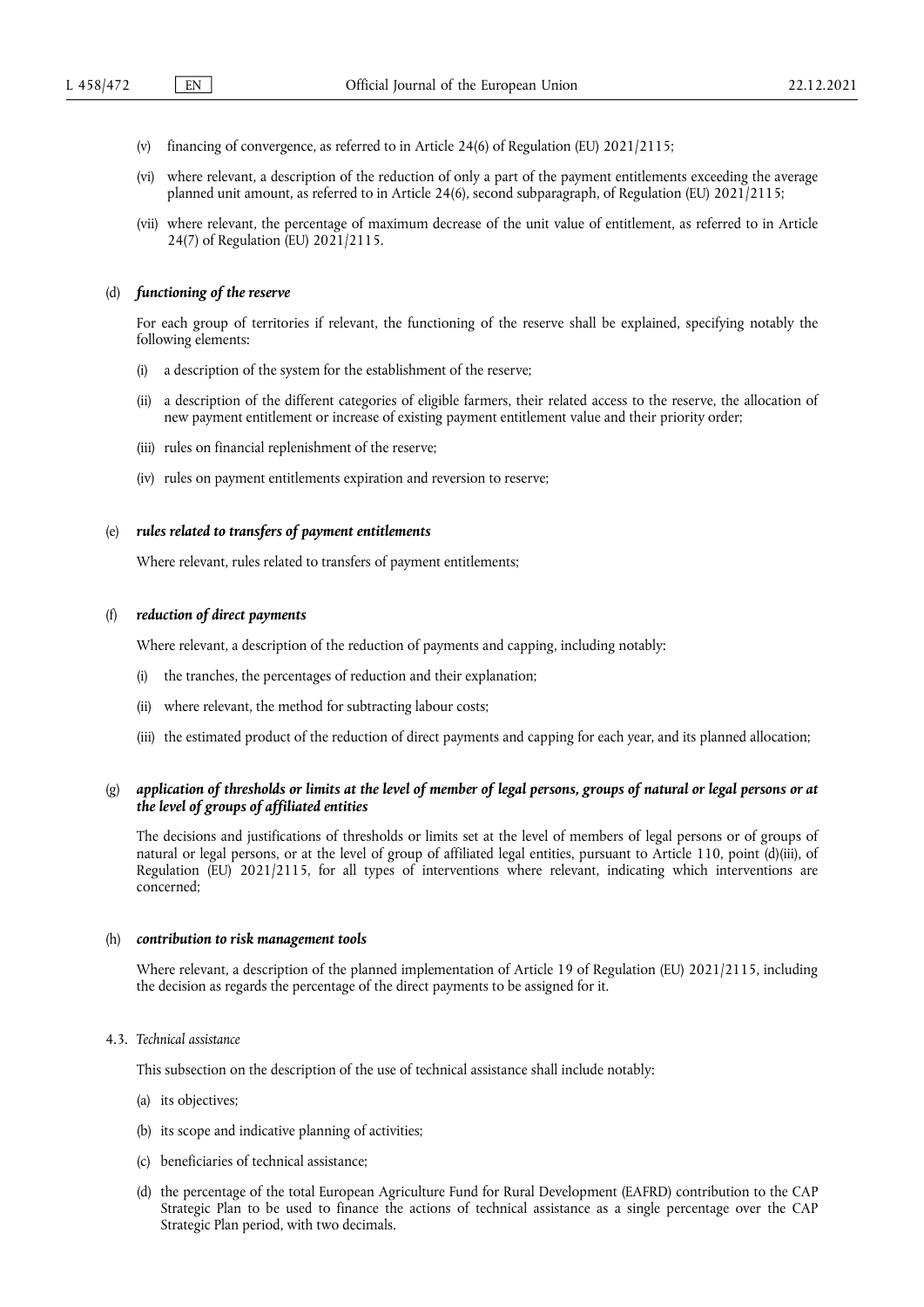### 4.4. *CAP network*

This subsection on the description of the CAP network shall notably include:

- (a) a summary overview and the objectives of the national CAP network, including a description of activities to support European Innovation Partnership (EIP) and knowledge flows within the AKIS and the networking of Local Action Groups under LEADER/community-led local development;
- (b) structure, governance and operation of the national CAP network, including whether the network includes any regional-level components; the indicative share of technical assistance funding allocated to the network and indicative budget for the period and the indicative timeline for launch of the national CAP network.
- 4.5. *Coordination, demarcation and complementarities between EAFRD and other Union Funds active in rural areas*

This subsection shall include an overview of the coordination, demarcation and complementarities between EAFRD and other Union funds active in rural areas, including description of the overall consistency of support in rural areas provided by Union Funds, highlighting how their use is optimised and explain the demarcation and coordination mechanisms.

## 4.6. *Financial instruments*

This subsection shall provide a general description of the financial instruments where relevant and the justification for their use, including:

- (a) type of implementation, including the governance;
- (b) potential Fund manager;
- (c) type of financial products offered (loan, guarantee, equity);
- (d) benefits offered by the financial instrument to final recipients;
- (e) territorial coverage, where relevant;
- (f) other technical rules common to all interventions, such as combination aspects.
- 4.7. *Common elements for interventions for rural development or interventions in certain sectors*

This subsection shall include:

- (a) choices as regards the EAFRD contribution rate applicable at national or regional level, depending on the types of regions referred to in Article 91(2) of Regulation (EU) 2021/2115, and for certain categories of interventions referred to in Article 91(3) of that Regulation;
- (b) general list of ineligible investments, beyond those laid down in Article 73(3) of Regulation (EU) 2021/2115, where relevant;
- (c) other elements relevant for the implementation of several interventions for rural development or interventions in certain sectors which are not part of the description of interventions, where relevant.

### 5. **Description of the interventions**

This section on the interventions specified in the strategy referred to in Article 111 of Regulation (EU) 2021/2115, including the interventions established at regional level, shall include the following information:

- (a) identification of the intervention:
	- (i) the type of intervention to which the intervention belongs;
	- (ii) where applicable, the sector covered;
	- (iii) the single output indicator used for the intervention, as well as the units used where relevant;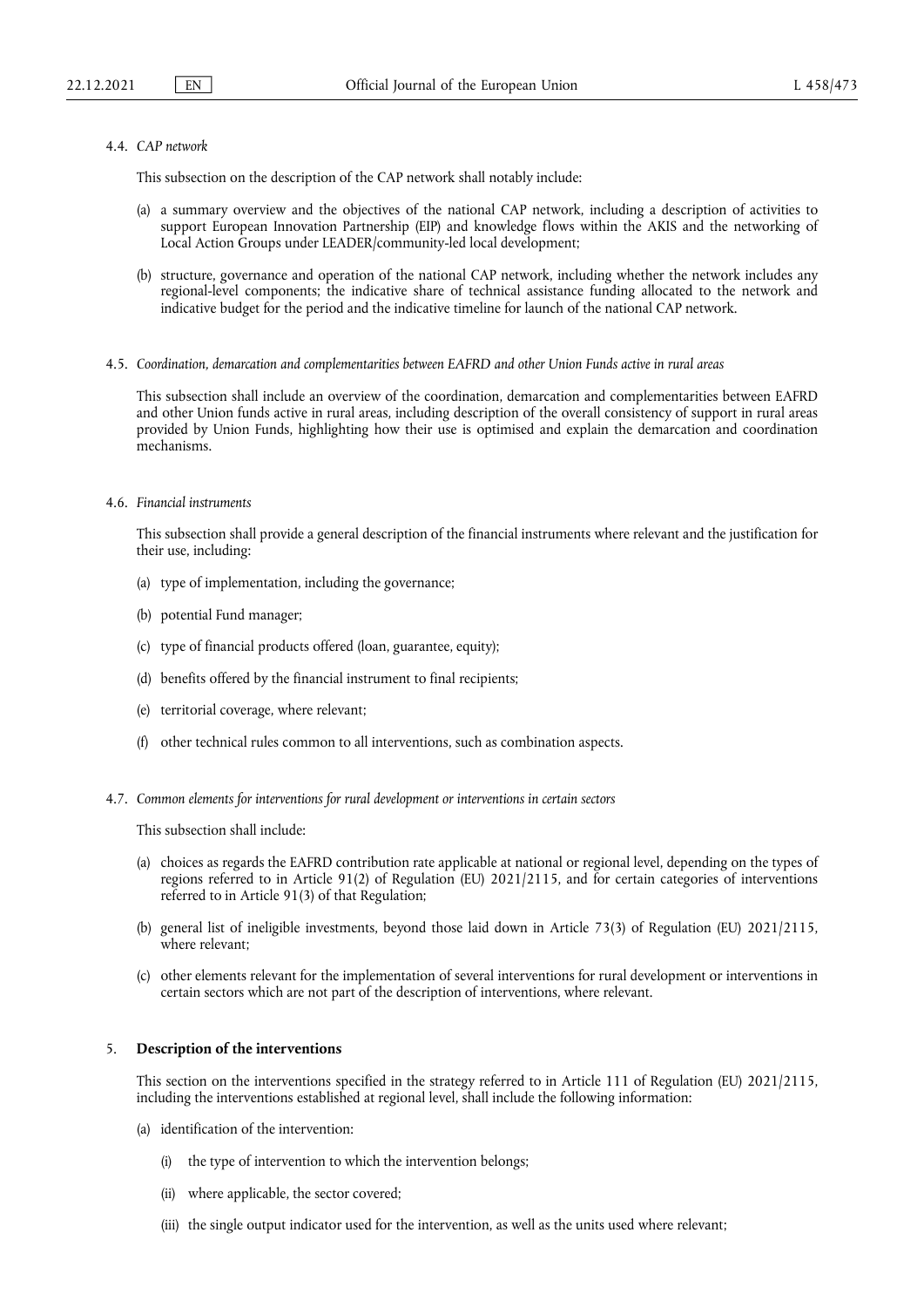- (iv) whether the whole intervention fully contributes to the minimum financial allocations referred to in Articles 92, 93 and 95 of Regulation (EU) 2021/2115;
- (v) the territorial scope and, where relevant, indication if the intervention is implemented at national, regional level, at national level with regional elements or if it is transnational;
- (b) contribution to the strategy:
	- (i) a link with the needs addressed by the intervention, from the list of needs identified in the assessment of needs referred to in subsection 2.1;
	- (ii) related specific objective(s) referred to in Article 6(1) and (2) of Regulation (EU) 2021/2115 with which the intervention has direct and significant links; and where appropriate for interventions in certain sectors, the relevant sectoral objective(s) referred to in Articles 46 and 57 of that Regulation;
	- (iii) linked result indicator(s) to which the intervention shall contribute directly and significantly;
- (c) description and eligibility conditions:
	- (i) specific design, requirements and eligibility conditions of the intervention, including where applicable:
		- description of the aim and overall description of the intervention, including specific targeting, principles of selection, links with relevant legislation and other interventions;
		- description of eligible beneficiaries and eligible area and related eligibility criteria or, when support is provided in the form of financial instruments, general categories of final recipients;
		- description of commitments or type(s) of operation eligible for support;
		- description of other obligations for beneficiaries, where relevant;
	- (ii) for national interventions with regional elements, specific regional eligibility conditions complementary to the common ones, if planned;
	- (iii) where relevant, identification of all relevant baseline elements among GAEC and statutory management requirements (SMRs), and provision of the relevant mandatory national standards. An explanation shall be included of how the commitments to be fulfilled by beneficiaries go beyond the mandatory requirements referred to in Article 31(5), points (b), (c) and (d) and, Articles 70(3) and 72(5) of Regulation (EU) 2021/2115;
- (d) financial information:
	- (i) for interventions for rural development, the applicable EAFRD contribution rate(s) for the intervention, where relevant for each region;
	- (ii) for interventions for rural development and for schemes for the climate, the environment and animal welfare according to Article 31(7), point (b), of Regulation (EU) 2021/2115, an indication as to whether the intervention is fully or partly including carried-over expenditure from rural development programmes for the period 2014–2022;
	- (iii) for the interventions which contribute to the minimum amount referred to in Article 95 of Regulation (EU) 2021/2115 and laid down in Annex XII thereto, the part of the financial allocation of the intervention(s) which counts against the amounts referred to in that Annex;
- (e) support to beneficiaries:
	- (i) for interventions for rural development not covered by IACS, the form(s) of support (grant or financial instrument);
	- (ii) depending on the type of intervention, an indication of:
		- for schemes for the climate, the environment and animal welfare:
			- payment additional to the basic income support for sustainability in accordance with Article 31(7), point (a), of Regulation (EU) 2021/2115; or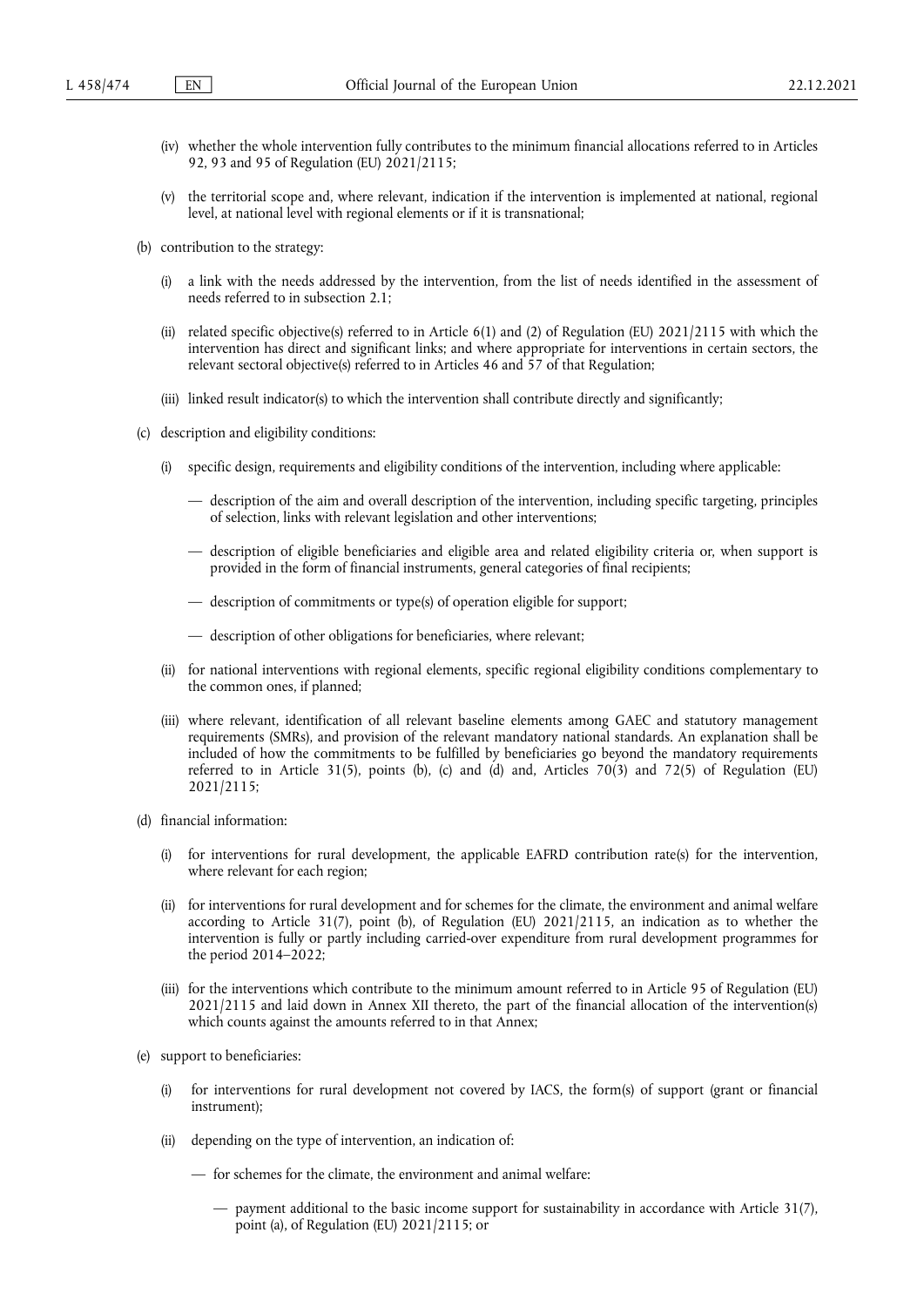- payment compensating all or part of the additional costs incurred and income foregone as a result of the commitments in accordance with Article 31(7), point (b), of Regulation (EU) 2021/2115 and the possible inclusion of transaction costs,
- for interventions for rural development not covered by IACS: reimbursement of eligible costs incurred, unit costs, lump-sums or flat-rate financing;
- for interventions for rural development covered by IACS: compensations, one off payments, lump-sums, and the possible inclusion of transaction costs;
- (iii) where applicable, the different range of support rates and the range of support in view of the targeting of the intervention;
- (iv) where payments are granted on the basis of additional costs and income foregone, a reference to the certified method for calculating the amounts of support to be provided in an annex to the CAP Strategic Plan, and an indication as to whether full or a partial compensation is granted, where relevant;
- (v) the planned unit amounts, including:
	- unit amount code and name;
	- type of unit amount (uniform or average);
	- where relevant the related contribution rate(s);
	- where relevant, the result indicator(s) with which the planned unit amount has direct and significant links, out of the result indicators selected for the entire intervention;
	- where the intervention includes both forms of support, i.e. grants and financial instrument, an indication of the form of support corresponding to this unit amount;
	- where relevant, an indication if the planned unit amount corresponds to carried over expenditure from a rural development programme in the period 2014–2022;
	- where territorialisation referred to in Article 22(2) of Regulation (EU) 2021/2115 is applied, an indication of the group of territories corresponding to this unit amount;
	- where the output indicator selected for the intervention may represent different units of measurement, an indication of the unit of measurement corresponding to this unit amount;
	- the annual planned value of this unit amount;
	- an explanation of the value, including where relevant the variation in terms of maximum and minimum levels. Such explanation is not necessary for uniform unit amounts corresponding to payments granted on the basis of additional costs and income foregone, for which a certified method is provided in accordance with Article 82 of Regulation (EU) 2021/2115;
- (vi) a table setting out the annual planned unit amounts and the annual planned outputs, and where relevant the maximum or the minimum planned unit amounts. The planned outputs shall include additional national financing, where relevant. The table shall also contain the annual indicative expected level of payments for the intervention and, where relevant, the break-down for carried-over expenditure or for financial instruments. Where the outputs of an intervention are planned to be paid over several years, in order not to count them several times over the period, the annual planned outputs shall correspond only to number of outputs which are indicatively planned to receive their first payment in that financial year;
- (vii) information regarding State aid assessment, specifying notably if the intervention falls outside the scope of Article 42 of the TFEU, and indicating the type of State aid instrument to be used for the clearance of the aid;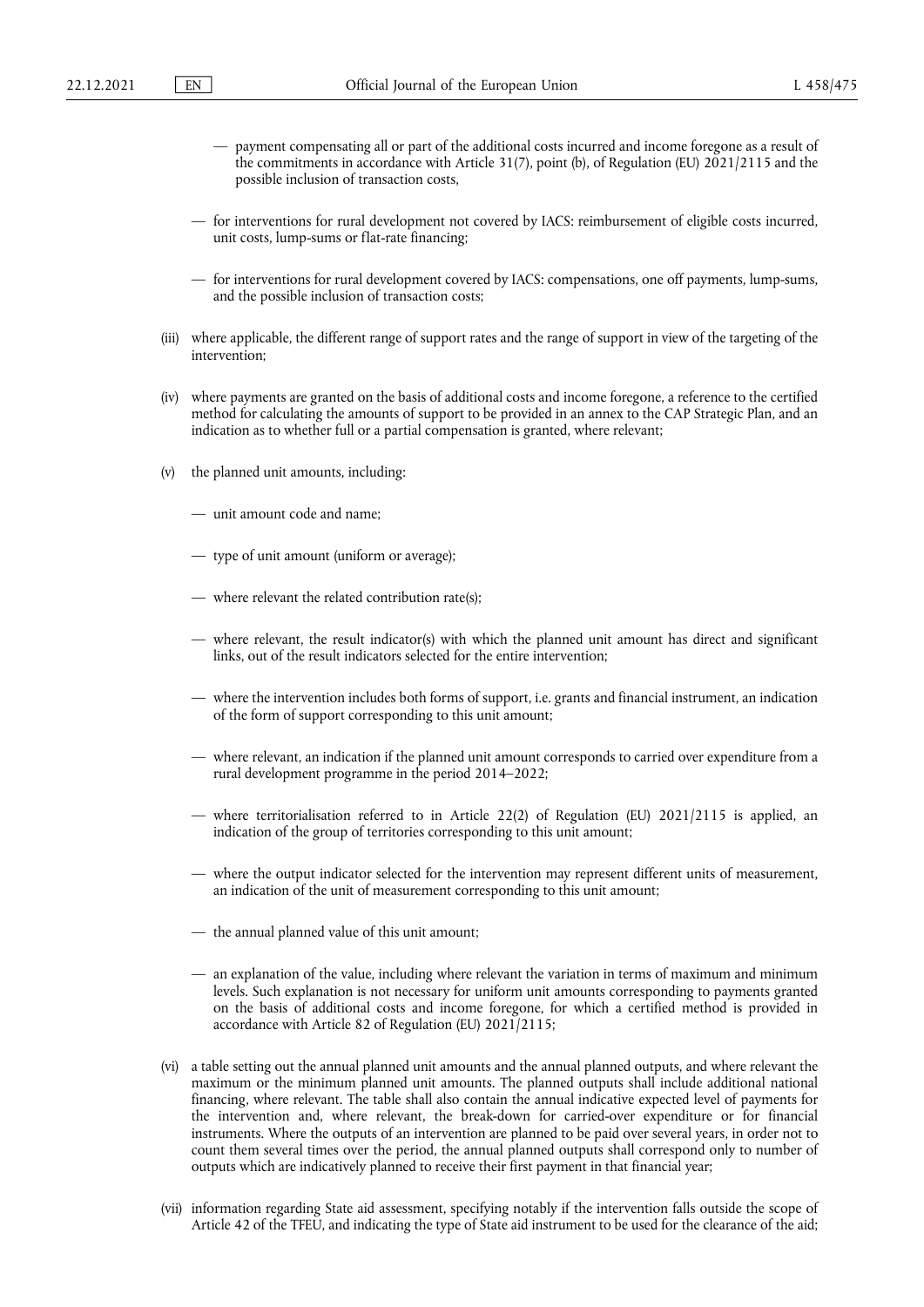- (f) additional information specific to certain types of intervention:
	- (i) in relation to interventions in the form of direct payment:
		- for the basic income support for sustainability referred to in Title III, Chapter II, Section 2, Subsection 2, of Regulation (EU)  $2021/2115$ , specific information and explanation for the payment to small farmers including maximum amount and type of payment (lump sum or per hectare);
		- for the complementary redistributive income support for sustainability referred to in Article 29 of Regulation (EU)  $2021/2115$ , specific information and explanation including eligibility, maximum hectare paid, ranges and groups of territory;
		- for the complementary income support for young farmers referred to in Article 30 of Regulation (EU) 2021/2115, specific information and explanation of:
			- conditions applied for the definition of newly setting-up;
			- type and duration of support;
			- maximum hectare paid if applied;
			- information if continuity with previous scheme is applied;
		- for schemes for the climate, the environment and animal welfare, an indication of the areas of actions referred to in Article 31(4) of Regulation (EU) 2021/2115 which are covered by the intervention; an indication whether the schemes contribute to compliance with new mandatory requirements for a maximum of 24 months from the date on which they become mandatory for the holding;
		- for each coupled income support intervention referred to in Title III, Chapter II, Section 3, Subsection 1, of Regulation (EU) 2021/2115:
			- information related to the interventions for protein crops;
			- justifications of the sectors targeted, their difficulty(ies), their importance, the aim of the intervention (improve competitiveness, quality or sustainability) and how this aim will address difficulty(ies) and consistency with Directive 2000/60/EC, where applicable, unit of measurement for silkworms and their respective conversion rate to number of 'heads';
	- (ii) in relation to interventions for rural development:
		- for interventions referred to in Article 70 of Regulation (EU) 2021/2115:
			- a description of the type of area eligible;
			- an indication of the type of commitments (result based, management based or hybrid) and the implementation mechanism;
			- an indication of the duration of the contracts;
			- an indication whether the intervention contributes to compliance with new mandatory requirements for a maximum of 24 months from the date on which they become mandatory for the holding;
		- for interventions referred to in Article 71 of Regulation (EU) 2021/2115, a link to the national list of the designated local administrative units and to the Areas under Natural Constraints [\(](#page-13-0)ANC) map (5) for each category of areas referred to in Article 32(1) of Regulation (EU) No 1305/2013 of the European Parliament and of the Council [\(](#page-13-1)6);
		- for interventions referred to in Article 72 of Regulation (EU) 2021/2115, an indication of the type of area eligible;

<span id="page-13-3"></span><span id="page-13-2"></span><span id="page-13-0"></span>[<sup>\(</sup>](#page-13-2) 5 ) Map of all areas, designated pursuant to Article 32(1) of Regulation (EU) No 1305/2013.

<span id="page-13-1"></span>[<sup>\(</sup>](#page-13-3) 6 ) Regulation (EU) No 1305/2013 of the European Parliament and of the Council of 17 December 2013 on support for rural development by the European Agricultural Fund for Rural Development (EAFRD) and repealing Council Regulation (EC) No 1698/2005 (OJ L 347, 20.12.2013, p. 487).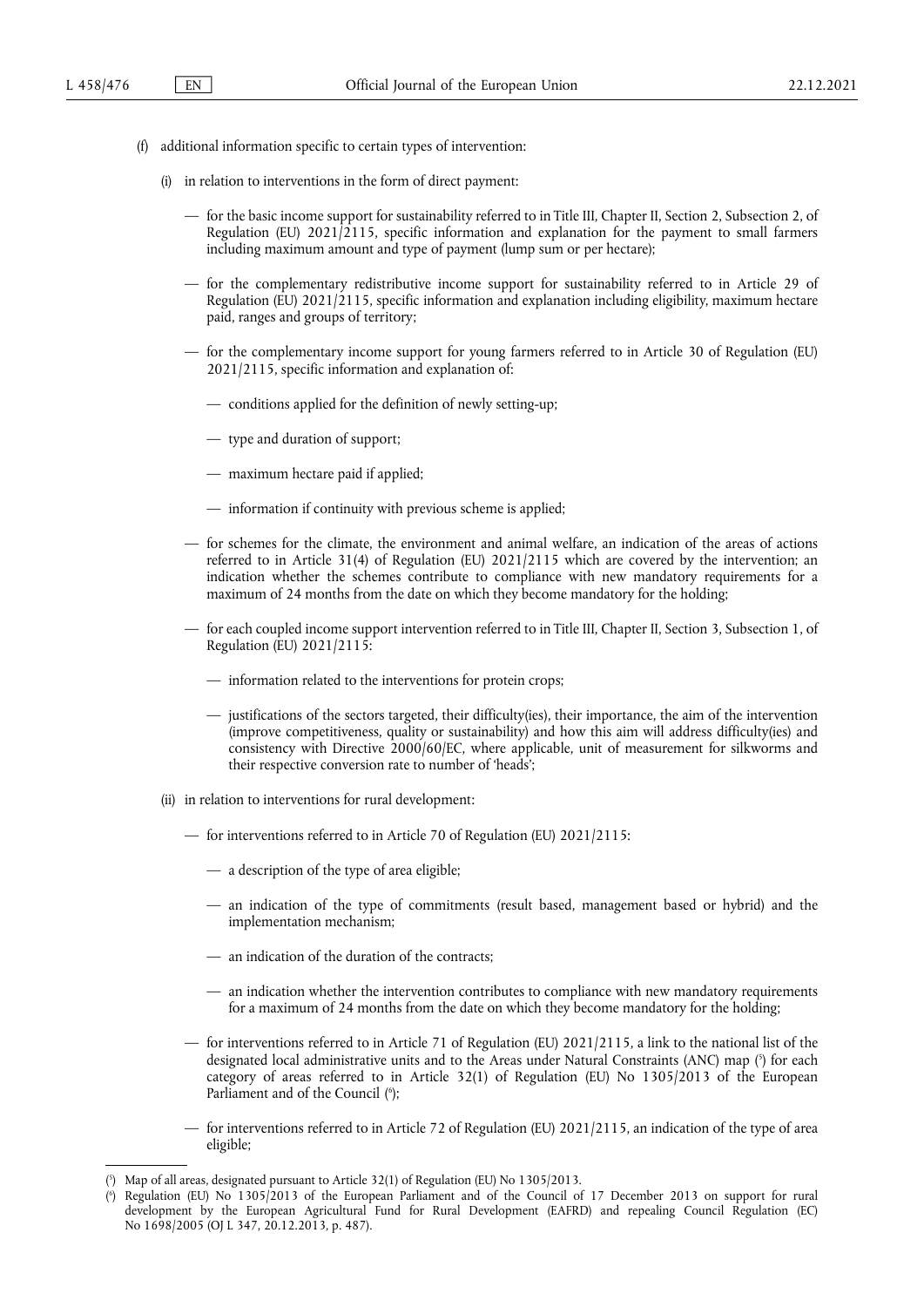- for interventions referred to in Article 73 of Regulation (EU) 2021/2115, the list of ineligible investments related to the scope of the intervention if they are not already listed in subsection 4.7, point (b), and for interventions in the forestry sector, the size of holdings for which the support is conditional on the presentation of the relevant information from a forest management plan or equivalent instrument;
- for interventions referred to in Article 74 of Regulation (EU) 2021/2115, an indication as to whether the investment results in an increase of the irrigated area, and:
	- for investments in the improvement of existing irrigation installations, what is the potential water saving(s) required expressed in percentage;
	- for investments in the improvement of existing irrigation installations affecting water bodies whose status is less than good, what is/are the requirement(s) for an effective reduction in water use expressed in percentage;
- for interventions referred to in Article 76 of Regulation (EU) 2021/2115:
	- an indication of threshold triggering compensation;
	- an indication of the methodology for the calculation of losses and triggering factors for compensation;
	- a description of the particular losses coverage as well as the provisions planned to avoid overcompensation;
- for LEADER interventions referred to in Article 77 of Regulation (EU) 2021/2115:
	- a description of the expected added value of the LEADER approach and how its principles are applied;
	- an indication as to whether support from more than one fund referred to in Article 31(4) of Regulation [\(](#page-14-0)EU) 2021/1060 of the European Parliament and of the Council (') is planned and with which lead fund;
- <span id="page-14-2"></span>(g) WTO compliance, including:
	- (i) for interventions listed in Annex II to Regulation (EU) 2021/2115, an indication of the paragraph of Annex 2 to the WTO Agreement on Agriculture (Green Box) the conditions of which the intervention is fulfilling;
	- (ii) possible option for coupled income support, referred to in Title III, Chapter II, Section 3, Subsection 1, of Regulation (EU) 2021/2115: an indication that the intervention fulfils the conditions provided for in Article 6.5 of the WTO Agreement on Agriculture (Blue Box);
	- (iii) an explanation of how the intervention under points (i) or (ii) complies with the criteria of the Green Box or Blue Box;
	- (iv) for interventions referred to in Article 11(1) of Regulation (EU) 2021/2115, as regards the compliance with the EU WTO schedule limits on oilseeds set out in the Memorandum of Understanding between the European Economic Community and the United States of America on oil seeds under GATT [\(](#page-14-1)\*): an indication whether the intervention targets any of the crop(s) covered by the agreement (i.e. soybean, rapeseed, sunflower seed, excluding confectionary sunflower seed), and if yes, an indication of the planned support area per relevant claim year.

<span id="page-14-3"></span><span id="page-14-0"></span>[<sup>\(</sup>](#page-14-2) 7 ) Regulation (EU) 2021/1060 of the European Parliament and of the Council of 24 June 2021 laying down common provisions on the European Regional Development Fund, the European Social Fund Plus, the Cohesion Fund, the Just Transition Fund and the European Maritime, Fisheries and Aquaculture Fund and financial rules for those and for the Asylum, Migration and Integration Fund, the Internal Security Fund and the Instrument for Financial Support for Border Management and Visa Policy (OJ L 231, 30.6.2021, p. 159).

<span id="page-14-1"></span><sup>(</sup> 8 [\)](#page-14-3) OJ L 147, 18.6.1993, p. 26.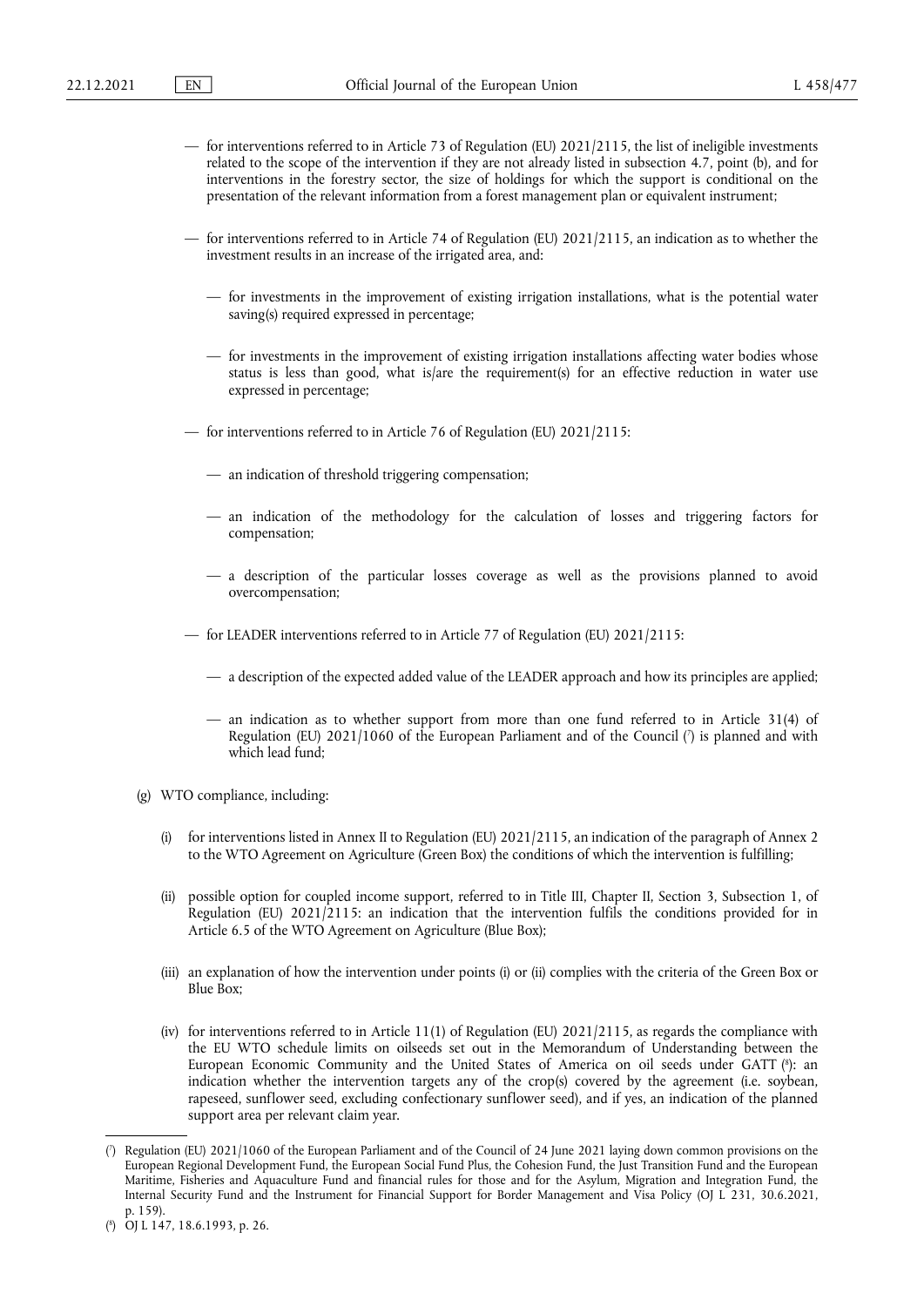# 6. **Financial plan**

This section shall include the following:

### 6.1. *Overview table*

Member States shall provide the elements laid down in Article 112(2) of Regulation (EU) 2021/2115.

Member States that wish to make use of the possibility to transfer allocations between the Funds as provided for in Article 103 of Regulation (EU) 2021/2115 shall provide this information for each year of the period of the CAP Strategic Plan for which they want to use this flexibility. Member States may review their decision in 2025 concerning their allocations for financial year 2027.

The information provided in the overview table shall allow to check that the necessary allocations to respect the minimum spending requirements provided for in Articles 92, 93, 95, 97 and 98 of Regulation (EU) 2021/2115 have been properly reserved.

That information shall serve as a basis to calculate the financial ceilings resulting from the deduction of the amounts reserved by Member States to respect the minimum spending requirements set out in Articles 92, 93, 95, 97 and 98 of Regulation (EU) 2021/2115 (reverse ceilings).

Minimum and maximum amounts referred to in Articles 92 to 98 of Regulation (EU) 2021/2115 shall be always calculated based on the Member States envelopes referred to in Articles 87, 88 and 89 of Regulation (EU) 2021/2115 after possible transfers.

However, if Member States decide to allocate funds to InvestEU, LIFE and/or Erasmus, the respective annual amounts shall be provided in the overview table. Annex XI to Regulation (EU) 2021/2115 will not be amended and all obligations for minimum allocations will be checked against amounts in Annex XI to that Regulation, which will not exclude those specific allocations.

Because the minimum financial allocation requirement for young farmers may be met by both the EAGF and the EAFRD, Member States that decide to allocate a higher amount than the minimum set out in Annex XII to Regulation (EU) 2021/2115 shall indicate the amounts to be used, under each of the Funds, to reach the minimum allocation requirement. This shall serve as a basis to calculate the reverse ceilings.

#### 6.2. *Detailed financial information and breakdown per intervention and planning of output*

The detailed financial plan referred to in Article 112(3) of Regulation (EU) 2021/2115 shall provide for an overview of the indicative expected level of payments of Member States' allocations during the period of implementation of CAP Strategic Plan and information on EAFRD co-financing rates.

### 7. **Governance systems and coordination systems**

### 7.1. *Identification of governance bodies, managing authority(ies) and other bodies*

This subsection shall include:

(a) for each body type (competent authority(ies), managing authority(ies), paying agency(ies), coordinating body, where relevant, and certification body(ies) an indication of the fund(s) for which they are responsible, as well as the name(s) and contact information of the responsible person(s);

the same information shall be provided for other bodies such as the monitoring committee(s), delegated and intermediate bodies where relevant, as well as the relevant coordinating structures for the AKIS, for the CAP Plan Communication officer, as referred to in Article 48 of Regulation (EU) 2021/1060, and for the CAP network. The role of delegated and intermediate body(ies) shall also be specified;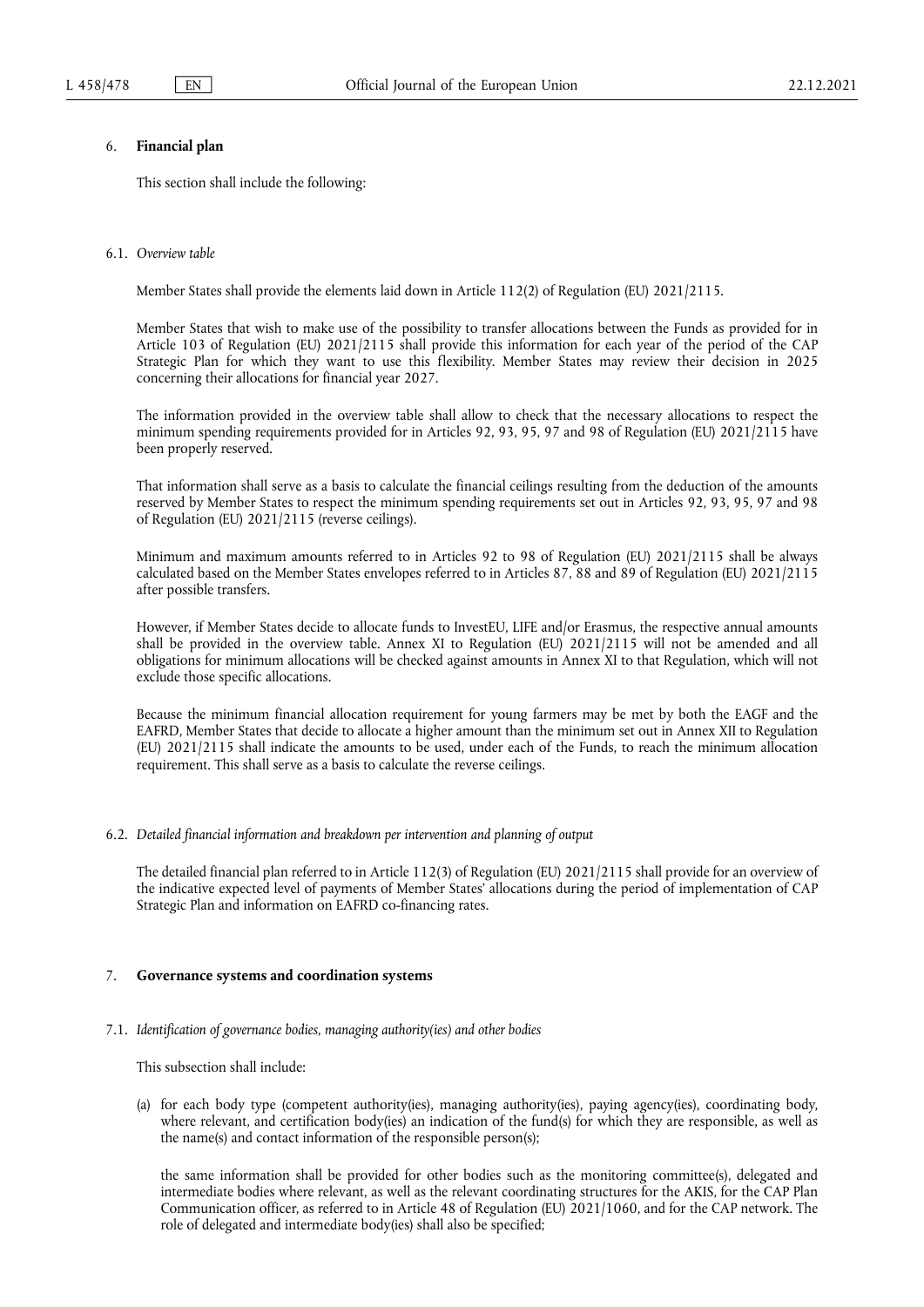- (b) a brief description of the set up and organisation of the competent authority;
- (c) when the implementation of financial instruments is delegated to regional authorities, a description of the governance arrangements for the financial instrument operation (delegation of tasks of managing authority and paying agency, such as selection of beneficiary, reporting, payments, control).
- 7.2. *Description of the monitoring and reporting systems*

Brief description of the monitoring and reporting systems established to record, maintain, manage and report the information needed for assessing the performance of the CAP Strategic Plan, including the reporting system put in place for the purposes of the annual performance report under Article 134 of Regulation (EU) 2021/2115.

- 7.3. *Information on the control systems and penalties*
	- (a) *IACS*

The information on IACS shall include:

- (i) specifications on the scope, notably whether it is used for the wine sector, as laid down in Article 65 of Regulation (EU) 2021/2115 and for conditionality;
- (ii) a definition of agricultural parcel, including agricultural land, where relevant;
- <span id="page-16-1"></span>(iii) a confirmation of the operation of IACS as from 1 January 2023, and that the requirements set out in Title IV, Chapter II of Regulation (EU) 2021/2116 of the European Parliament and of the Council [\(](#page-16-0) 9 ) are fulfilled;
- (iv) information on the system(s) for the identification and registration of animals referred to in Articles 65(4), point (c), and 66(1), point (g), of Regulation (EU) 2021/2116;
- (v) whether an automatic claim system is applied;
- (vi) a description of the control and penalty system(s), explaining notably if the system includes systematic checks which also target areas where the risk of errors is the highest, and how the level of checks ensures an effective management of the risks as referred to in Article 60(1) of Regulation (EU) 2021/2116. On penalties, the information shall explain penalties provided for non-compliances with the eligibility criteria for interventions defined in the CAP Strategic Plan. If different controls and penalty systems are applied for different interventions, information on each of the systems shall be provided.

Additional information may be provided on the identification system for agricultural parcels, on the geo-spatial and animal-based application system and on the area monitoring system where this is considered important by the Member State.

#### (b) *Control and penalty system for interventions not covered by IACS*

For EAGF and EAFRD interventions not covered by IACS, the information shall include:

- (i) a brief description on the penalty system in line with the principles of effectiveness, proportionality and dissuasiveness;
- (ii) a brief description of the control system(s), including specificities for financial instruments, where relevant;
- (iii) a brief explanation as to how the compliance with public procurement rules is fulfilled.

#### (c) *The control and penalty system for conditionality*

This subsection shall include:

- (i) a description of the control system for conditionality;
- (ii) an indication of the types of checks for each SMR and GAEC;

<span id="page-16-0"></span>[<sup>\(</sup>](#page-16-1) 9 ) Regulation (EU) 2021/2116 of the European Parliament and of the Council of 2 December 2021 on the financing, management and monitoring of the common agricultural policy and repealing Regulation (EU) No 1306/2013 (OJ L 435, 6.12.2021, p. 187).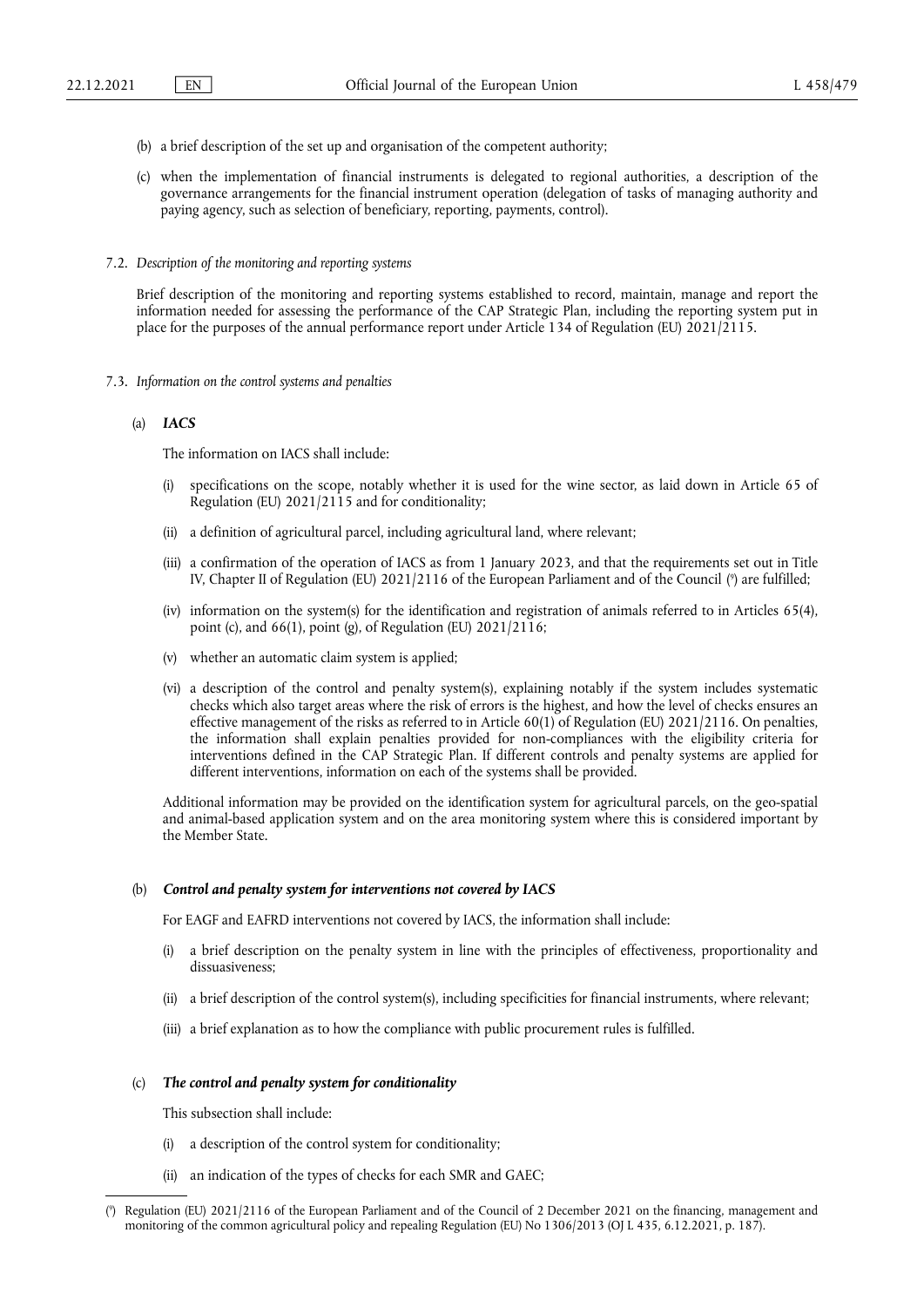- (iii) a description of the penalty system;
- (iv) the definition and application of the principles of reoccurrence and intentionality;
- (v) an indication of the application of a simplified control system for small farmers;
- (vi) information on the competent control bodies responsible for the checks of conditionality standards and statutory management requirements.

#### (d) *Social conditionality*

This subsection shall include:

- (i) a description of the control system for social conditionality;
- (ii) a description of the penalty system for social conditionality.

Where social conditionality is applied from 2024 or 2025, the description referred to in points (i) and (ii) shall be provided at the latest in the CAP Strategic Plan amendment as approved by the Commission in accordance with Article 119 of Regulation (EU) 2021/2115 prior to the first year of application of social conditionality.

#### 8. **Modernisation: AKIS and digitalisation**

8.1. *Overall organisational set-up of the AKIS*

This subsection shall include an explanation of the overall AKIS strategic approach based on the SWOT and assessment of needs outlining how the interventions and actions will work together to contribute to the cross-cutting objective referred to in Article 6(2) of Regulation (EU) 2021/2115.

8.2. *Description of how advisory services, research, CAP networks and interventions will work together within the framework of the AKIS*

This subsection shall include an explanation of the organisation of the collaboration of advisors, researchers and CAP networks. It shall be indicated if the envisaged actions are combined with other relevant measures or instruments in and outside the scope of the CAP Strategic Plan.

8.3. *Description of the organisation of farm advisors*

This subsection shall include an explanation of how the delivery of advice is organised, integrating all advisors and covering all elements referred to in Article 15(2) and (4) of Regulation (EU) 2021/2115, complying also with the requirements for impartiality laid down in Article 15(3) of that Regulation.

8.4. *Description of how innovation support is provided*

This subsection shall include an explanation of how innovation support and knowledge flows within the AKIS are organised.

8.5. *Digitalisation strategy*

This subsection shall include an explanation of the strategic approach to boost digitalisation, including a description of the approach how measures under the digitalisation strategy are tailored to avoid or mitigate digital divides between regions, types of businesses and population groups.

## 9. **Annexes to the CAP Strategic Plan**

<span id="page-17-1"></span>9.1. *Annex I on the ex-ante evaluation and the strategic environmental assessment (SEA) referred to in Directive 2001/42/EC of the European Parliament and of the Council* ( [10\)](#page-17-0)

Annex I to the CAP Strategic Plan referred to in Article 115(1) of Regulation (EU) 2021/2115 shall contain a summary of *ex ante* evaluation results and the main recommendations of the *ex ante* evaluation and the SEA.

<span id="page-17-0"></span><sup>(</sup> [10\)](#page-17-1) Directive 2001/42/EC of the European Parliament and of the Council of 27 June 2001 on the assessment of the effects of certain plans and programmes on the environment (OJ L 197, 21.7.2001, p. 30).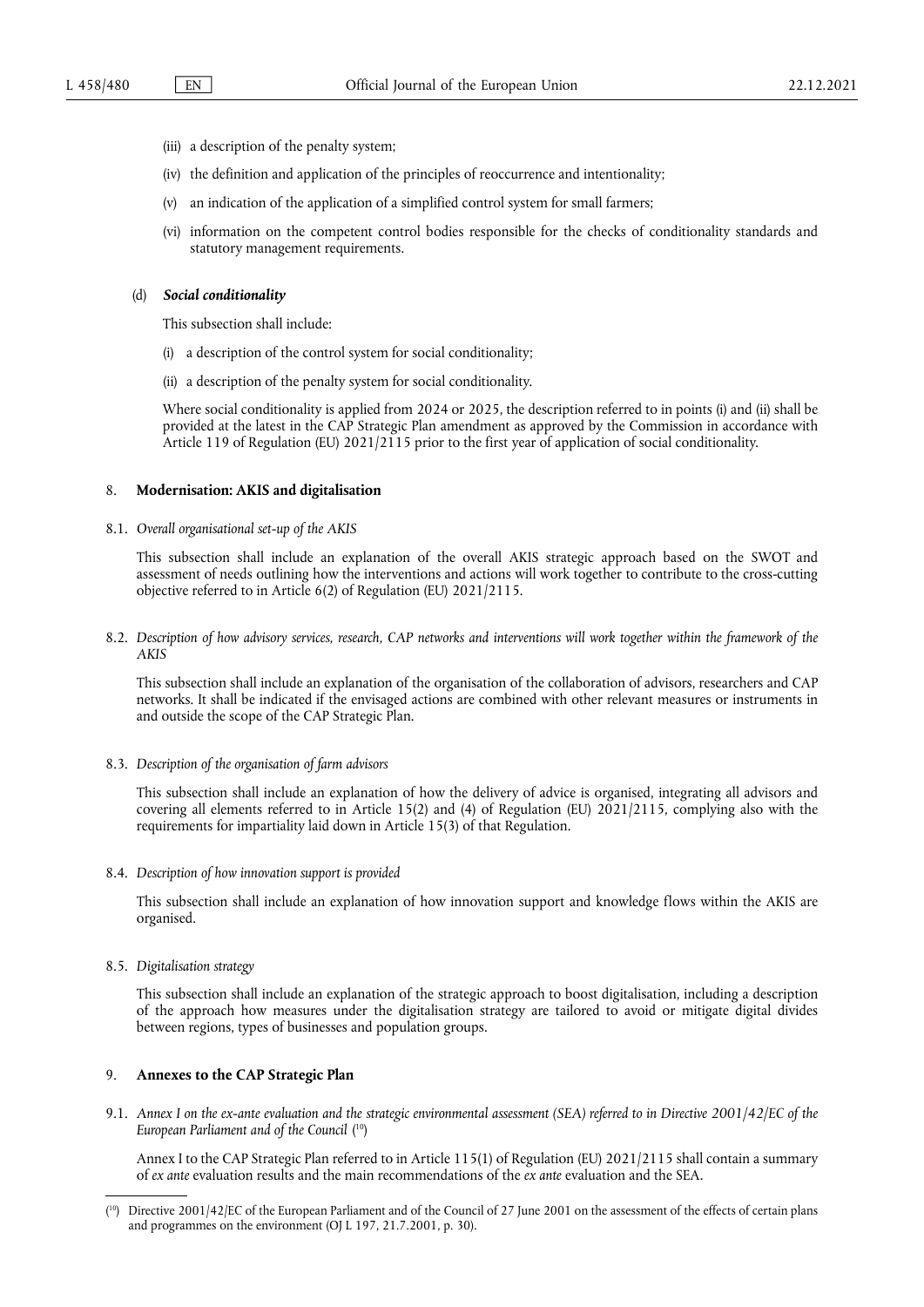According to the elements of the CAP Strategic Plan to be assessed in that *ex ante* evaluation, the recommendations shall be categorised by:

- SWOT analysis, needs assessment;
- intervention logic/contribution to objectives;
- external/internal coherence;
- allocation of budgetary resources;
- outputs, results and establishment of milestones and targets;
- measures to reduce the administrative burden;
- financial instruments;
- SEA specific recommendations;
- other.

It shall be clearly mentioned how the recommendations have been addressed or a justification of why they have not been taken into account shall be included.

Links to the complete *ex ante* evaluation and SEA reports shall be provided.

9.2. *Annex II on the SWOT analysis of the current situation of the area covered by the CAP Strategic Plan*

Annex II to the CAP Strategic Plan referred to in Article 115(2) of Regulation (EU) 2021/2115 shall set out in a SWOT analysis the elements laid down in that provision for each objective according to Article 6(1) and (2) of that Regulation. The SWOT analysis shall be articulated by the four key elements: strengths, weaknesses, opportunities and threats and shall indicate the sources for the data used other than context indicators.

9.3. *Annex III on consultation with partners*

Annex III to the CAP Strategic Plan referred to in Article 115(3) of Regulation (EU) 2021/2115 shall include the outcomes of the consultation of the partners, and in particular the relevant authorities at regional and local level, and a brief description of how the consultation was carried out.

9.4. *Annex IV on interventions for crop-specific payment for cotton*

Annex IV to the CAP Strategic Plan referred to in Article 115(4) of Regulation (EU) 2021/2115 shall contain the following:

| Eligibility conditions to ensure consistency with the SWOT/needs assessment and<br>other interventions, in particular:<br>- objective criteria on the basis of which agricultural land and varieties are<br>authorised for cotton production;<br>- authorised varieties;<br>- minimum plant density and its justification. | text |
|----------------------------------------------------------------------------------------------------------------------------------------------------------------------------------------------------------------------------------------------------------------------------------------------------------------------------|------|
| Complementarity of the crop-specific payment for cotton intervention with the other<br>CAP Strategic Plan interventions.                                                                                                                                                                                                   | text |

## 9.5. *Annex V on additional national financing*

In Annex V to the CAP Strategic Plan referred to in Article 115(5) of Regulation (EU) 2021/2115, the following information shall be completed for each intervention in rural development for which additional national financing referred to in Article 115(5), points (a), (b) and (c), and Article 146, first paragraph, of Regulation (EU) 2021/2115 is granted:

| The Article in Title III, Chapter IV, of Regulation (EU) 2021/2115 according to which<br>the financing is granted | text |
|-------------------------------------------------------------------------------------------------------------------|------|
| The national legal basis for granting the financing                                                               | text |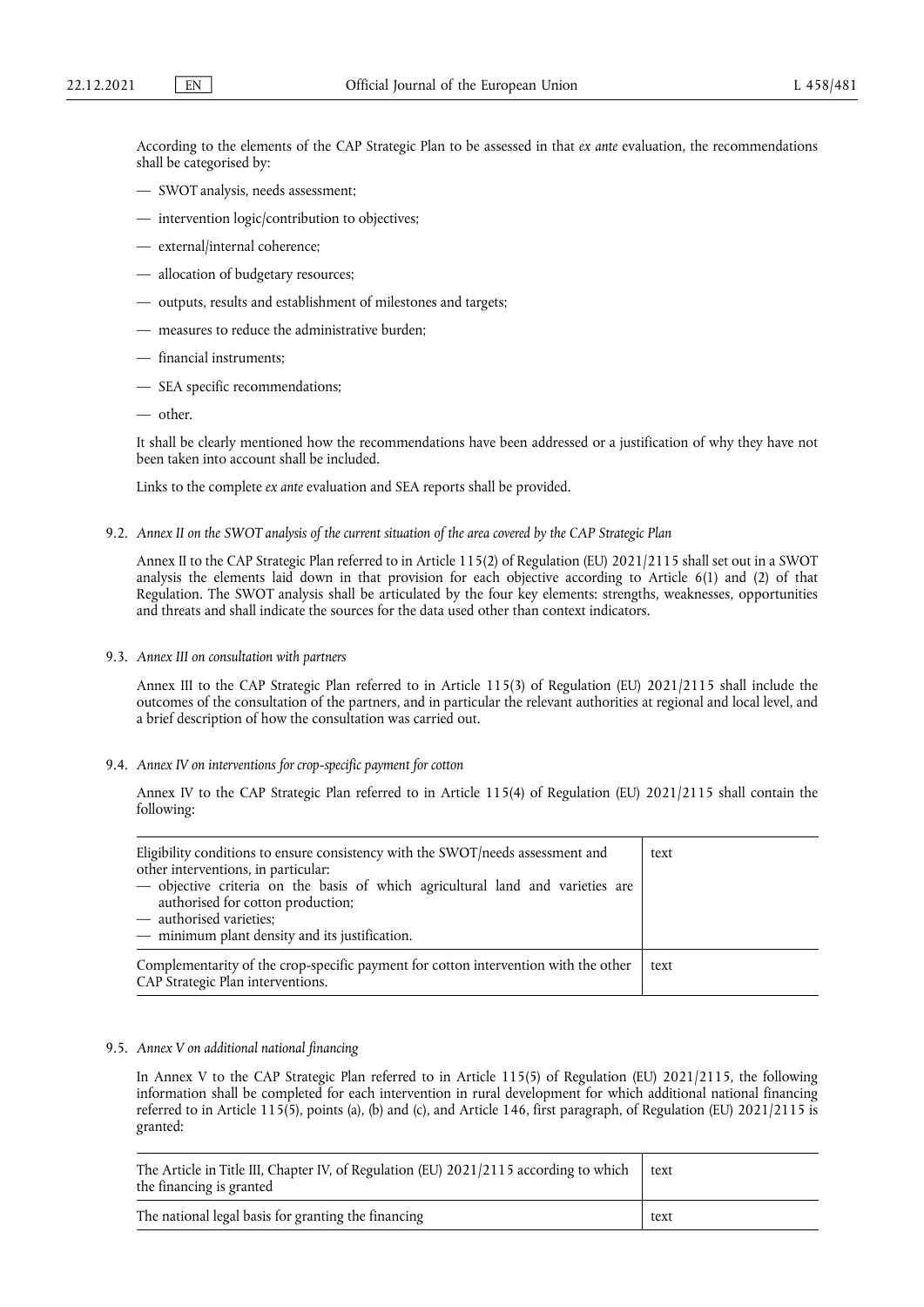| The intervention in the CAP Strategic Plan for which financing is granted                                                                                                   | text                                                                             |  |
|-----------------------------------------------------------------------------------------------------------------------------------------------------------------------------|----------------------------------------------------------------------------------|--|
| The total budget of financing (in euro)                                                                                                                                     | number                                                                           |  |
| Indication of compliance with the relevant requirements of Regulation (EU)<br>2021/2115                                                                                     | Y/N                                                                              |  |
| Complementarity:<br>a higher number of beneficiaries;<br>(a)<br>a higher aid intensity;<br>(b)<br>providing financing to certain operations within the intervention.<br>(c) | Indicate those that apply and<br>provide additional<br>information, if relevant. |  |
| Covered by Article 42 of the TFEU                                                                                                                                           | Y/N (if NO, indicate the State<br>aid clearance instrument)                      |  |

In relation to the fruit and vegetables sector, the following information shall be completed for the national financial assistance referred to in Article 53 of Regulation (EU) 2021/2115:

| The annual estimated amount of national financial assistance in the fruit and | text |
|-------------------------------------------------------------------------------|------|
| vegetables sector per region concerned and the total for the Member State.    |      |

9.6. *Annex VI on transitional national aid (where applicable*)

Annex VI to the CAP Strategic Plan referred to in Article 115(6) of Regulation (EU) 2021/2115 shall include the elements laid down in that provision for each individual transitional national aid per sector, where applicable.

(a) the annual sector-specific financial envelope for each sector for which transitional national aid is granted;

|                     | The sector-specific financial envelope (in euro) |          |      |      |      |
|---------------------|--------------------------------------------------|----------|------|------|------|
| Sector              | 2023                                             | 2024     | 2025 | 2026 | 2027 |
|                     | To be filled in by Member<br>State               | $\cdots$ |      |      |      |
| $\cdot \cdot \cdot$ | $\cdots$                                         |          |      |      |      |

(b) where relevant, for each sector, the maximum unit rate of support for each year of the period, respecting the maximum unit rate;

| Sector   | Unit rate                       |
|----------|---------------------------------|
|          | To be filled in by Member State |
| $\cdots$ |                                 |

(c) where relevant, information as regards the reference period modified in accordance with Article 147(2), second subparagraph, of Regulation (EU) 2021/2115;

| sector | Information as regards the reference period modified |
|--------|------------------------------------------------------|
| .      |                                                      |

(d) a brief description of the complementarity of the transitional national aid with CAP Strategic Plan interventions.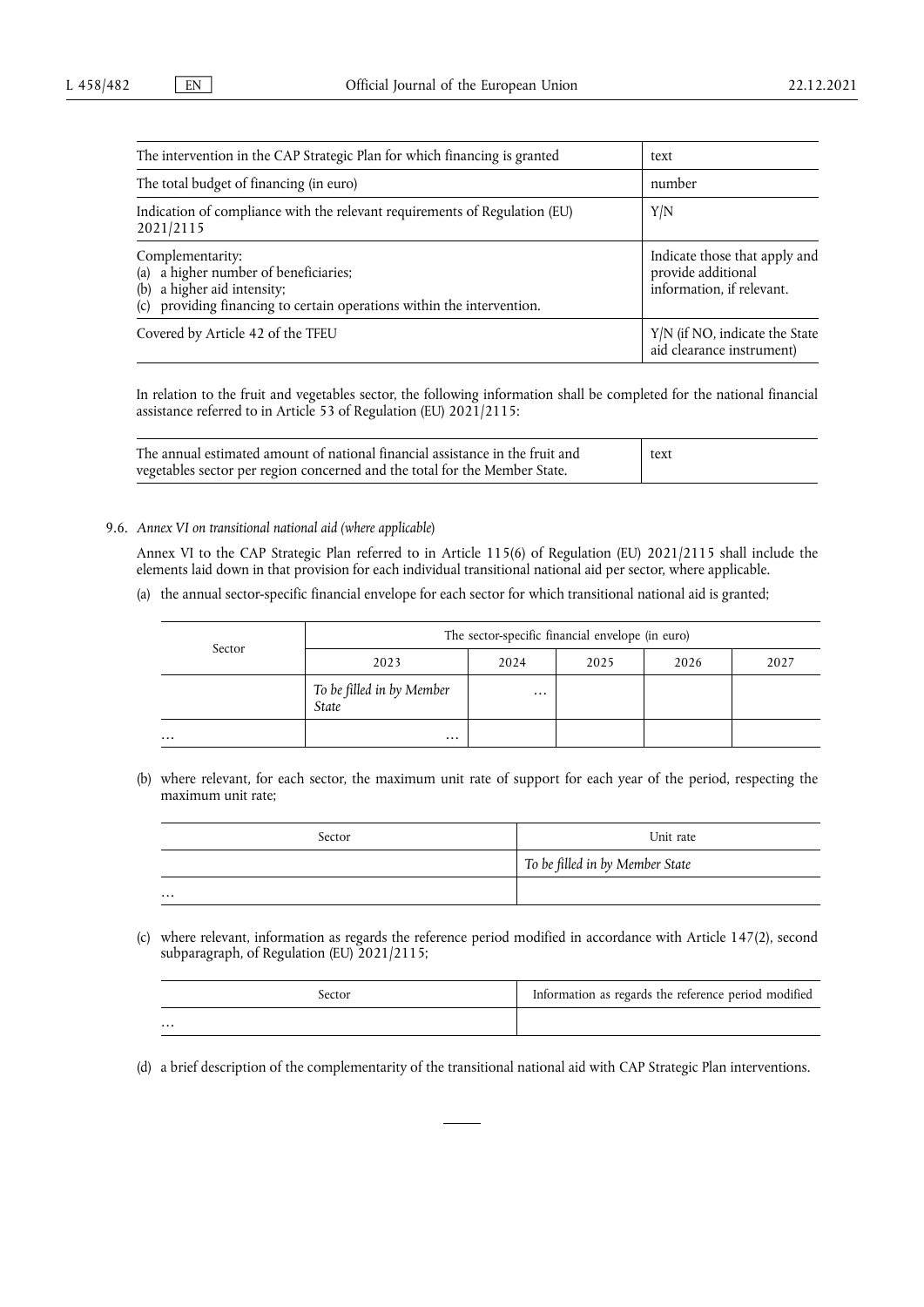## *ANNEX II*

## **Responsibilities of the Commission and the Member States relating to SFC2021**

## 1. **Responsibilities of the Commission**

- 1.1. Ensuring the operation of an electronic system for the official and secure exchange of information between the Member State and the Commission, hereinafter referred to as 'SFC2021'. SFC2021 shall contain at least the information specified in the templates established pursuant to Regulation (EU) 2021/2115.
- 1.2. Ensuring the following characteristics of SFC2021:
	- (a) interactive forms or forms pre-filled by the system on the basis of the data already recorded in the system previously;
	- (b) automatic calculations, where they reduce the encoding effort of users;
	- (c) automatic embedded controls to verify internal consistency of transmitted data and consistency of this data with applicable rules;
	- (d) system generated alerts warning SFC2021 users that certain actions can or cannot be performed;
	- (e) online status tracking of the treatment of information entered into the system;
	- (f) availability of historical data in respect of all information entered for a programme;
	- (g) availability of a compulsory electronic signature within the meaning of Regulation (EU) No 910/2014 of the European Parliament and of the Council [\(](#page-20-0) 1 ) which will be recognised as evidence in legal proceedings.
- <span id="page-20-3"></span><span id="page-20-2"></span>1.3. Ensuring an information technology security policy for SFC2021 applicable to the personnel using the system in accordance with relevant Union rules, in particular Commission Decision (EU, Euratom) 2017/46 ( 2 [\).](#page-20-1)
- 1.4. Designating a person or persons responsible for defining, maintaining and ensuring the correct application of the security policy to SFC2021.

#### 2. **Responsibilities of Member States**

- 2.1. Ensuring that the programme authorities of the Member State identified in accordance with Title VI of Regulation (EU) 2021/2115 as well as the bodies identified to carry out certain tasks under the responsibility of the managing authority enter into SFC2021 the information for the transmission of which they are responsible and any updates thereto.
- 2.2. Ensuring the verification of information submitted by a person other than the person who entered the data for that transmission.
- 2.3. Providing arrangements for the separation of the tasks referred to in points 2.1 and 2.2 through the Member State's management and control information systems connected automatically with SFC2021.
- 2.4. Appointing a person or persons responsible for managing access rights to fulfil the following tasks:
	- (a) identifying users requesting access, making sure those users are employed by the organisation;
	- (b) informing users about their obligations to preserve the security of the system;

<span id="page-20-0"></span>[<sup>\(</sup>](#page-20-2) 1 ) Regulation (EU) No 910/2014 of the European Parliament and of the Council of 23 July 2014 on electronic identification and trust services for electronic transactions in the internal market and repealing Directive 1999/93/EC (OJ L 257, 28.8.2014, p. 73).

<span id="page-20-1"></span>[<sup>\(</sup>](#page-20-3) 2 ) Commission Decision (EU, Euratom) 2017/46 of 10 January 2017 on the security of communication and information systems in the European Commission (OJ L 6, 11.1.2017, p. 40).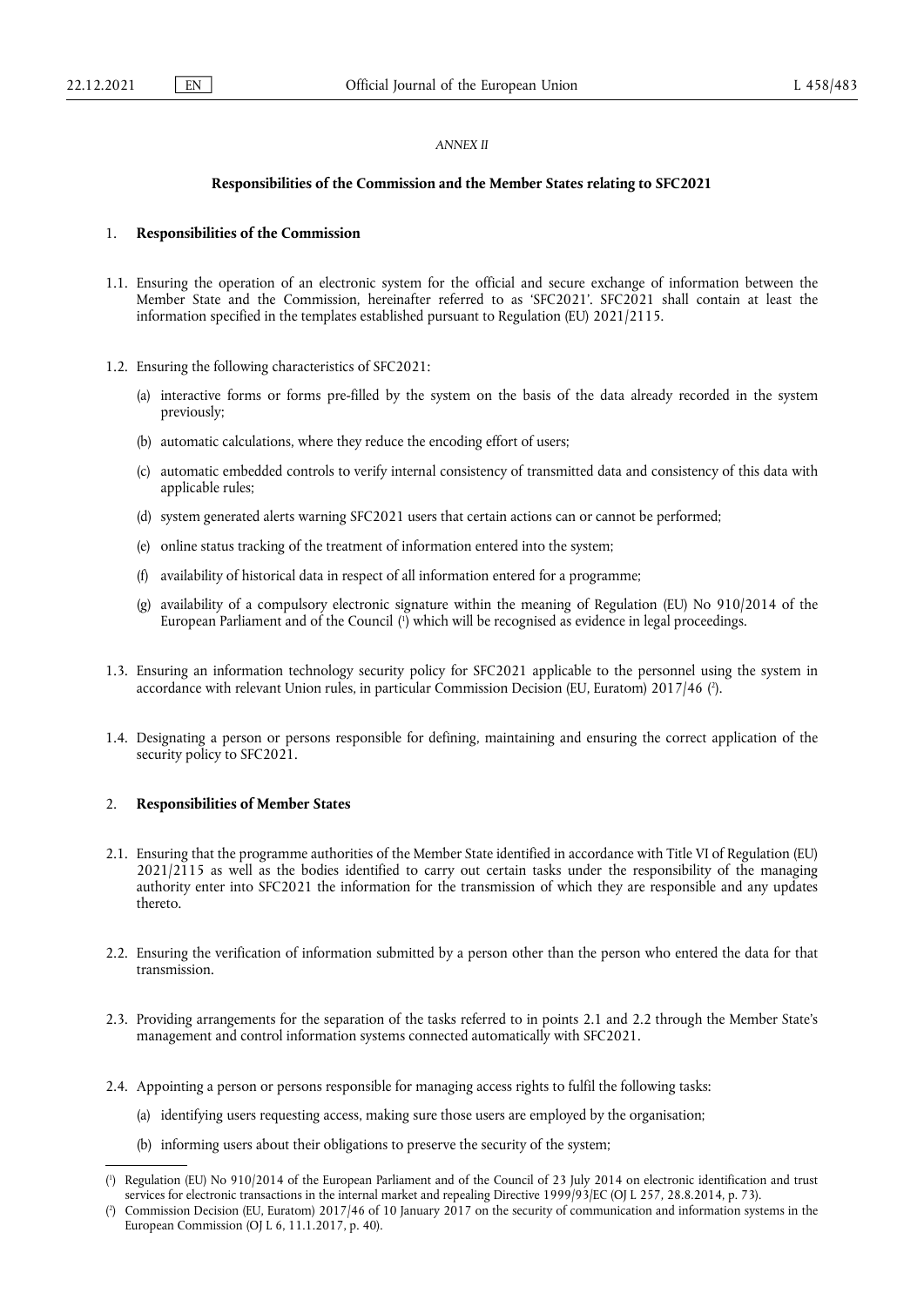- (c) verifying the entitlement of users to the required privilege level in relation to their tasks and their hierarchical position;
- (d) requesting the termination of access rights when those access rights are no longer needed or justified;
- (e) promptly reporting suspicious events that may bring prejudice to the security of the system;
- (f) ensuring the continued accuracy of user identification data by reporting any changes;
- (g) taking the necessary data protection and commercial confidentiality precautions in accordance with Union and national rules;
- (h) informing the Commission of any changes affecting the capacity of the Member State authorities or users of SFC2021 to carry out the responsibilities referred to in point 2.1 or their personal capacity to carry out responsibilities referred to in points (a) to (g).
- <span id="page-21-4"></span><span id="page-21-3"></span>2.5. Providing arrangements for the respect of the protection of privacy and of personal data for individuals, and of commercial confidentiality for legal entities in accordance with Directive 2002/58/EC ( 3 [\),](#page-21-0) and Regulations (EU) 2016/679 [\(](#page-21-2)\*) and (EU) 2018/1725 ( $\delta$ ) of the European Parliament and of the Council.
- 2.6. Adopting national, regional or local information security policies on access to SFC2021 based on a risk assessment applicable to all authorities using SFC2021 and addressing the following aspects:
	- (a) the IT security aspects of the work performed by the person or persons responsible for managing the access rights referred to in point 2.4 in case direct use is applied;
	- (b) for national, regional or local computer systems connected to SFC2021, through a technical interface as part of the Member State's management and control information systems as referred to in point 2.3, the security measures for those systems allowing to be aligned with SFC2021 security requirements and covering:
		- (i) physical security;
		- (ii) data media and access control;
		- (iii) storage control;
		- (iv) access and password control;
		- (v) monitoring;
		- (vi) interconnection with SFC2021;
		- (vii) communication infrastructure;
		- (viii) human resources management prior to employment, during employment and after employment;
		- (ix) incident management.
- 2.7. Making the document(s) containing the policies referred to in point 2.6 available to the Commission upon request.
- 2.8. Appointing a person or persons responsible for maintaining and ensuring the application of the national, regional or local IT security policies and acting as a contact point with the person or persons designated by the Commission and referred to in point 1.4.

<span id="page-21-0"></span>[<sup>\(</sup>](#page-21-3) 3 ) Directive 2002/58/EC of the European Parliament and of the Council of 12 July 2002 concerning the processing of personal data and the protection of privacy in the electronic communications sector (Directive on privacy and electronic communications) (OJ L 201, 31.7.2002, p. 37).

<span id="page-21-1"></span>[<sup>\(</sup>](#page-21-4) 4 ) Regulation (EU) 2016/679 of the European Parliament and of the Council of 27 April 2016 on the protection of natural persons with regard to the processing of personal data and on the free movement of such data, and repealing Directive 95/46/EC (General Data Protection Regulation) (OJ L 119, 4.5.2016, p. 1).

<span id="page-21-2"></span>[<sup>\(</sup>](#page-21-4) 5 ) Regulation (EU) 2018/1725 of the European Parliament and of the Council of 23 October 2018 on the protection of natural persons with regard to the processing of personal data by the Union institutions, bodies, offices and agencies and on the free movement of such data, and repealing Regulation (EC) No 45/2001 and Decision No 1247/2002/EC (OJ L 295, 21.11.2018, p. 39).